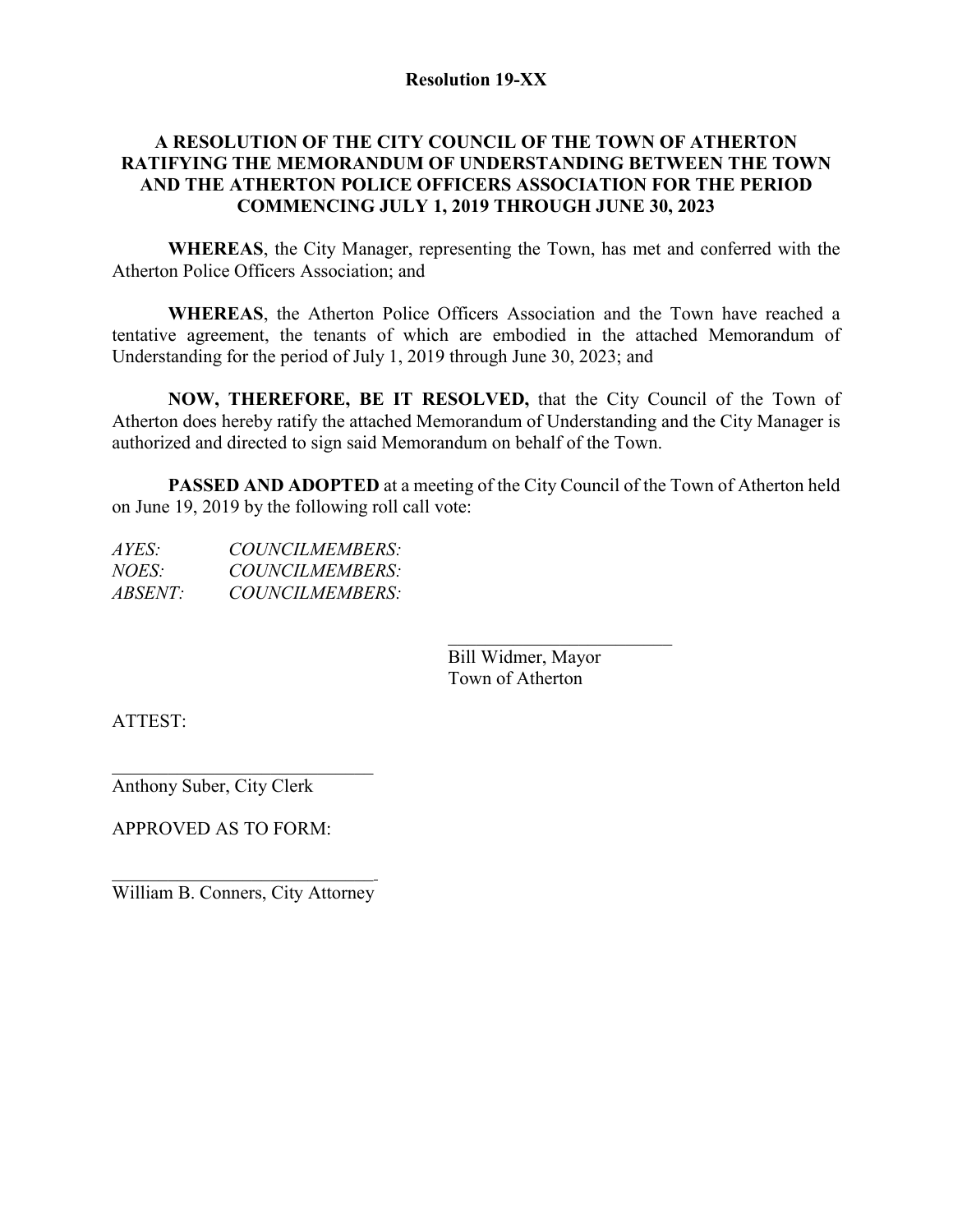Resolution No. 19-XX Page 1 of 26

# **TABLE OF CONTENTS**

| <b>Article I – Term of Memorandum</b>                        | 3                |
|--------------------------------------------------------------|------------------|
| Section $1 - Term$                                           | 3                |
| <b>Article II – Recognition &amp; Rights</b>                 | 4                |
| Section $1 -$ Recognition                                    | 4                |
| Section 2 – POA Rights                                       | 4                |
| Section $3 - Town$ Rights                                    | 4                |
| <b>Article III – Authorized Agents</b>                       | 5                |
| <b>Article IV – Purpose</b>                                  | 6                |
| <b>Article V - Salary and Benefits</b>                       | 6                |
| Section 1 - Classifications covered by this MOU              | 6                |
| Section $2$ – Salary                                         | 6                |
| Section 3 – POST Certificate                                 | $\boldsymbol{7}$ |
| Section 4 – Per Diem Expense                                 | 7                |
| Section 5 – Insurance Coverage                               | $\tau$           |
| Section $6$ – Working in a Higher Classification             | 11               |
| Section $7 -$ Life Insurance                                 | 11               |
| Section 8 – Uniform Allowance                                | 11               |
| Section 9 - Workers' Compensation Insurance                  | 12               |
| Section $10$ – Retirement                                    | 12               |
| Section 11 - Deferred Compensation Plan                      | 13               |
| Section 12 – Sick Leave                                      | 13               |
| Section 13 – Probationary Period                             | 14               |
| Section $14 -$ Holidays                                      | 14               |
| Section $15 - Vacation$                                      | 15               |
| Section 16 – Off-Duty Court Time Reimbursement               | 16               |
| Section 17 - Bereavement Leave                               | 16               |
| Section 18 – Overtime Pay                                    | 16               |
| Section 19 – Long Term Disability                            | 16               |
| Section $20$ – Compensatory Time                             | 17               |
| Section 21 – Employee Assistance Program                     | 17               |
| Section 22 – Bilingual Pay                                   | 17               |
| Section 23 – Educational Reimbursement                       | 17               |
| Section 24 – Drug/Alcohol Screening/Testing                  | 17               |
| Section 25 - CalPERS/Social Security Contingency             | 17               |
| Section 26 – Physical Fitness Program                        | 18               |
| Section 27 – Alternative Scheduling                          | 18               |
| Section 28 – Field Training Officer (FTO) and Communications |                  |
| Training Dispatcher (CTD) Pay                                | 19               |
| Section 29 - Assignment Pay                                  | 19               |
| Section $30 -$ Jury Duty                                     | 20               |
| Section 31 – Employee Referral Program                       | 20               |
| <b>Article VI - Non-Discrimination</b>                       | 21               |
| <b>Article VII - Grievance Procedure</b>                     | 21               |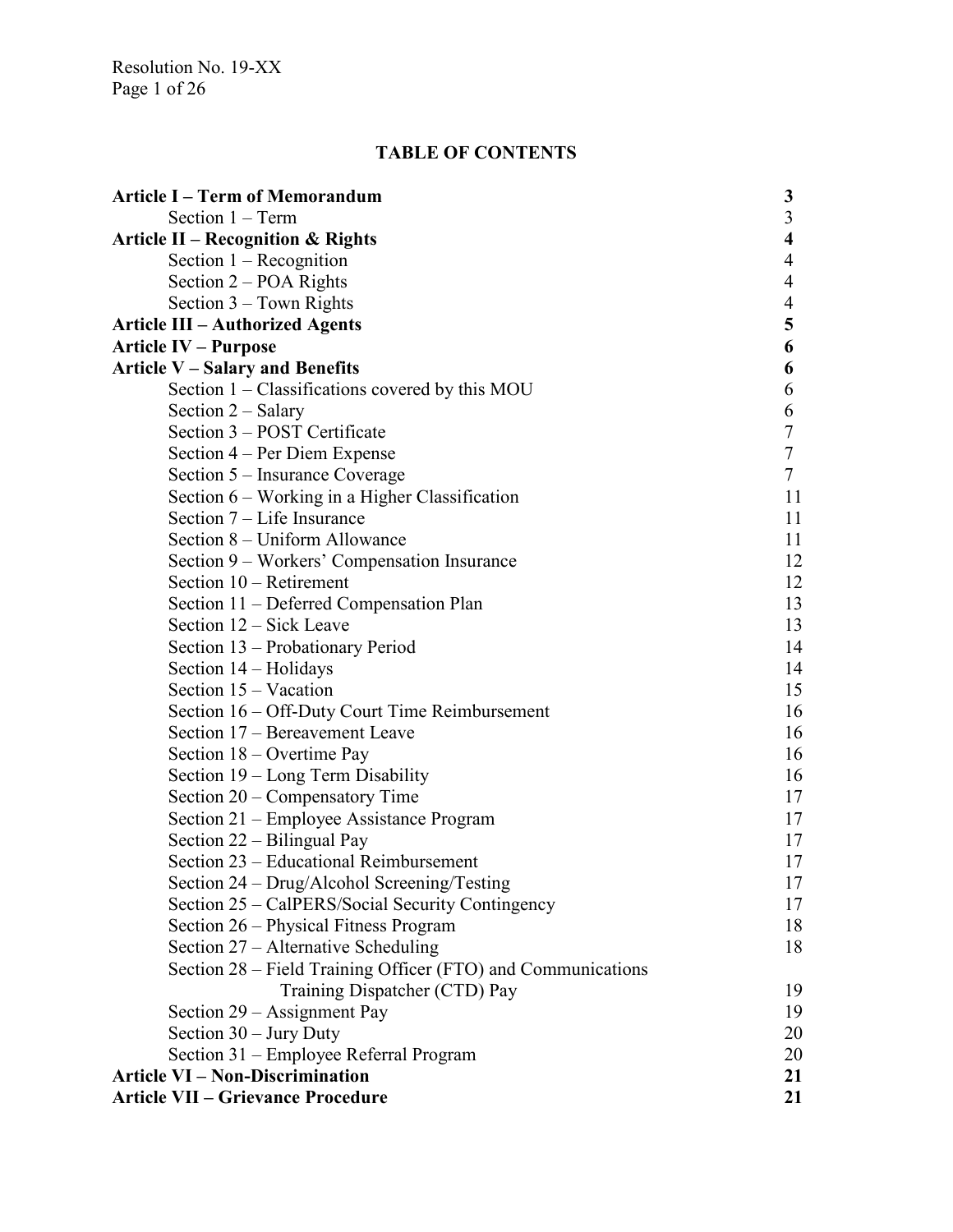Resolution No. 19-XX Page 2 of 26

| Section $1 -$ Definitions                                     | 21 |
|---------------------------------------------------------------|----|
| Section 2 – Informal Grievance Procedure                      | 21 |
| Section 3 – Formal Grievance Procedure                        | 21 |
| Article VIII – Day for a Day                                  |    |
| 22                                                            |    |
| <b>Article IX – Leaves of Absence</b>                         | 22 |
| Article $X - L$ ayoff and Recall                              | 22 |
| <b>Article XI – Medical Physical Examination of Employees</b> | 23 |
| Section $1 - Examinations$                                    | 23 |
| Section $2$ – Failure of Examination                          | 24 |
| <b>Article XII – Safety Equipment</b>                         | 25 |
| <b>Article XIII – Americans with Disabilities Act</b>         | 25 |
| <b>Article XIV – Severability</b>                             | 25 |
| Article XV – Full Understanding, Modification and Wavier      | 26 |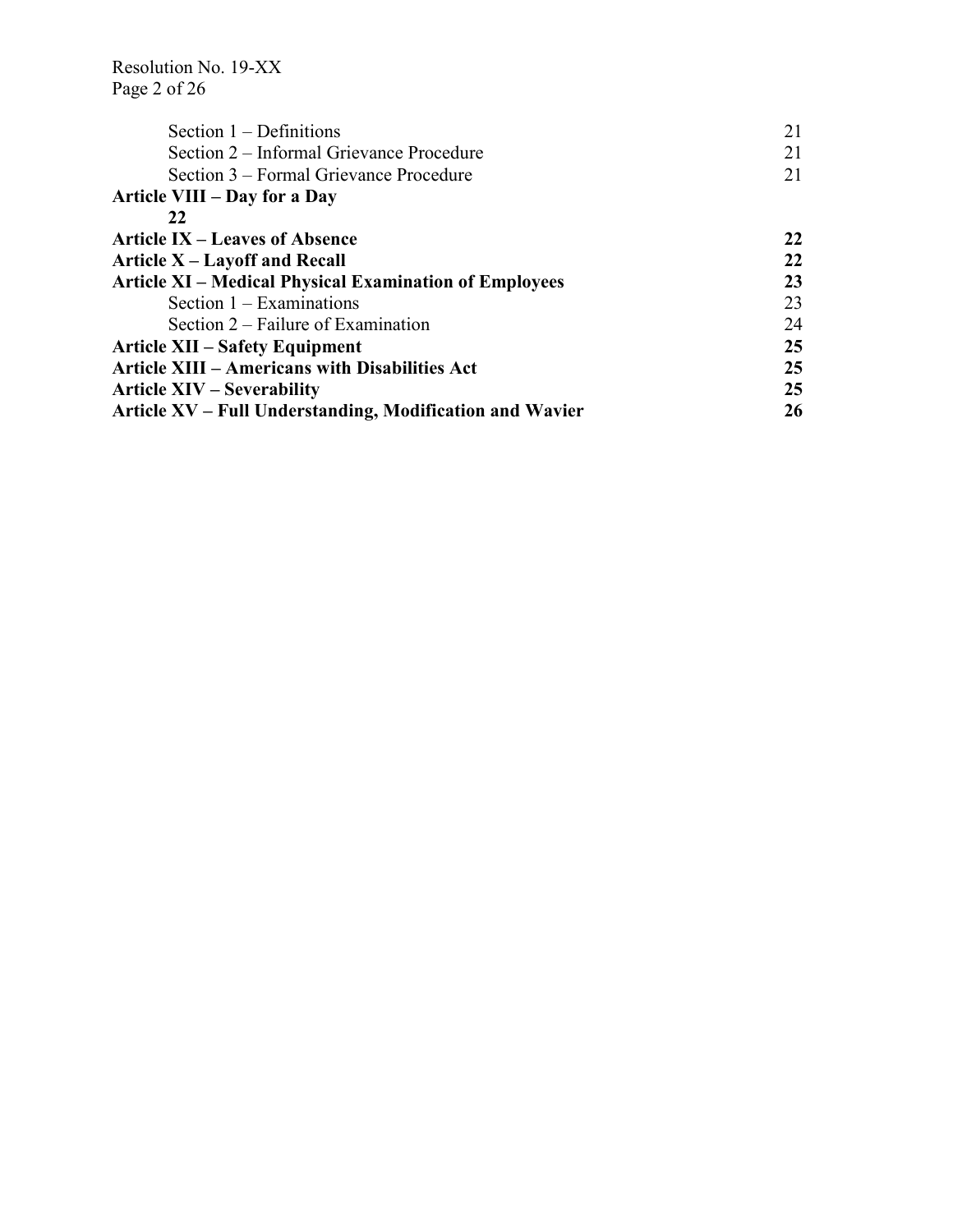#### **MEMORANDUM OF UNDERSTANDING**

## **BETWEEN**

#### **THE TOWN OF ATHERTON**

## **AND**

#### **THE ATHERTON POLICE OFFICERS' ASSOCIATION**

#### **FOR THE PERIOD JULY 1, 2019 THROUGH JUNE 30, 2023**

This Memorandum of Understanding (hereinafter referred to as "MOU") is made this day of  $\qquad$ , 2019, by the Town of Atherton (hereinafter "Town" or "Employer"), and the Atherton Police Officers' Association (hereinafter "Association"). The use of the terms "Memorandum of Understanding," "MOU," and "Agreement" is to be construed to mean the same as the term "Memorandum of Understanding" contained in Section 3505.1 of the California Government Code, commonly known as the Meyers-Milias-Brown Act.

#### **ARTICLE I TERM OF MEMORANDUM**

#### **Section 1: Term**

The term of this MOU shall be for the period July 1, 2019 through June 30, 2023. This MOU shall apply to employees within job classifications covered by this MOU and in the Town's active employment on the effective date of this MOU and for the duration thereafter.

The parties shall commence negotiations for a successor MOU no later than February  $1<sup>st</sup>$  of the final year of this Agreement.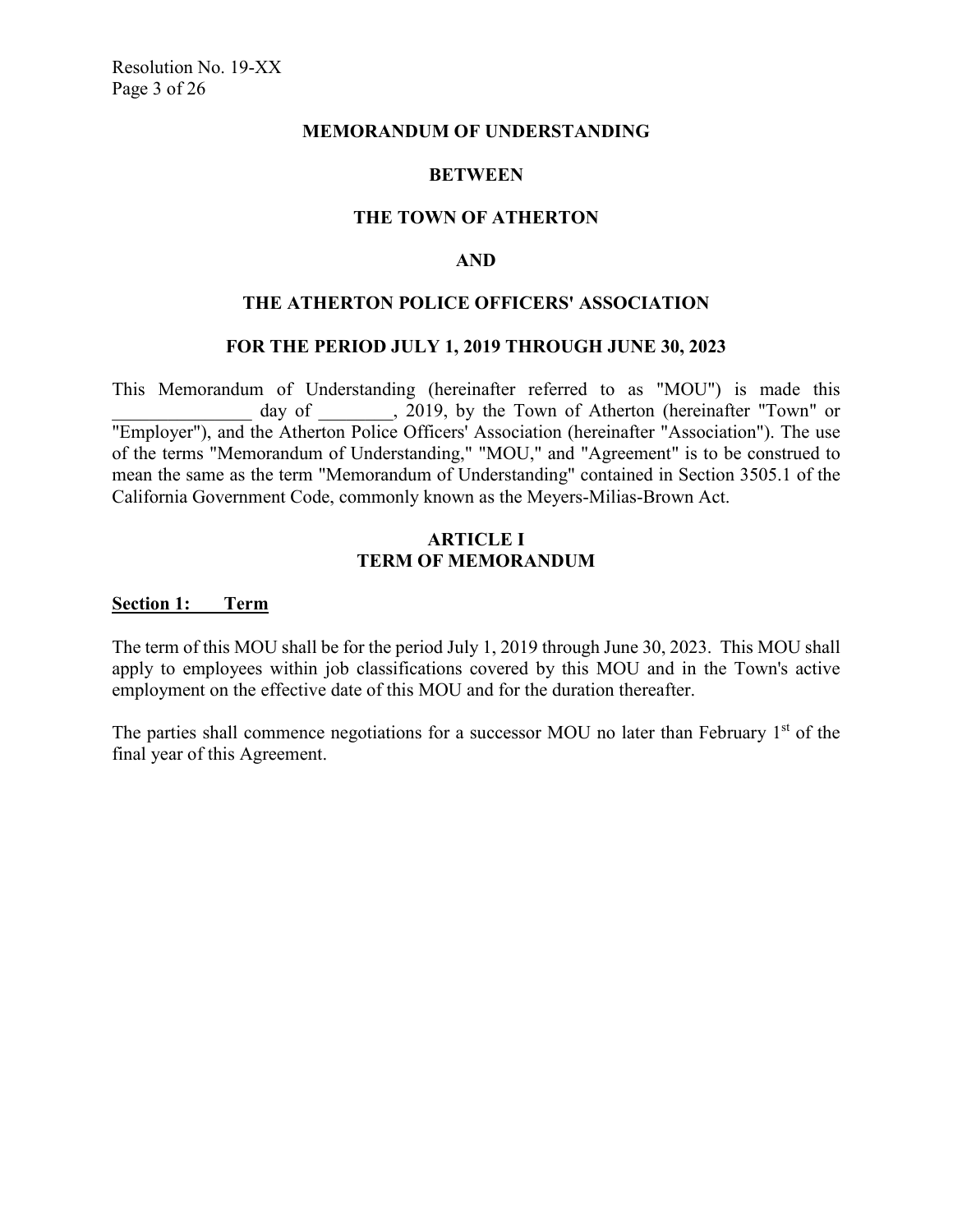# **ARTICLE II RECOGNITION & RIGHTS**

## **Section 1: Recognition**

Pursuant to Ordinance Number 377 of the Town of Atherton, and provisions of the applicable state law, the Atherton Police Officers' Association is recognized as the exclusive representative for the purpose of meeting and conferring on matters within the scope of representation for employees assigned to the following classifications that the parties agree constitute an appropriate unit:

- a. Non-Sworn Classifications
	- i. Dispatcher / Records Assistant
	- ii. Support Services Coordinator / Dispatcher
	- iii. Code Enforcement Officer
	- iv. Police Trainee
- b. Sworn Classifications
	- i. Police Officer
	- ii. Police Sergeant

In the event the Town decides to establish a permanent supervisory classification to oversee the dispatch/communications center, the Parties agree to meet and confer in good faith regarding the wages, hours, and other terms and conditions of the new classification prior to any announcement of the classification, recruitment, or application process.

In recognition of the duties and responsibilities of the employees in the Community Service Officer classification, this classification has been reclassified as the Support Services Coordinator / Dispatcher. In recognition of the duties and responsibilities of the employees in the Community Service Officer / Code Enforcement Officer classification, this classification has been reclassified as the Code Enforcement Officer.

# **Section 2: Association Rights**

A. Use of Town Facilities

The Association shall have the right to reasonable use of Town facilities with the prior consent of the Town Manager or the Chief of Police. Consent for the reasonable use of Town facilities will be given, if it does not interfere with the regular business of the Town.

- B. Association Dues and Access to New Employee Orientation
	- a. General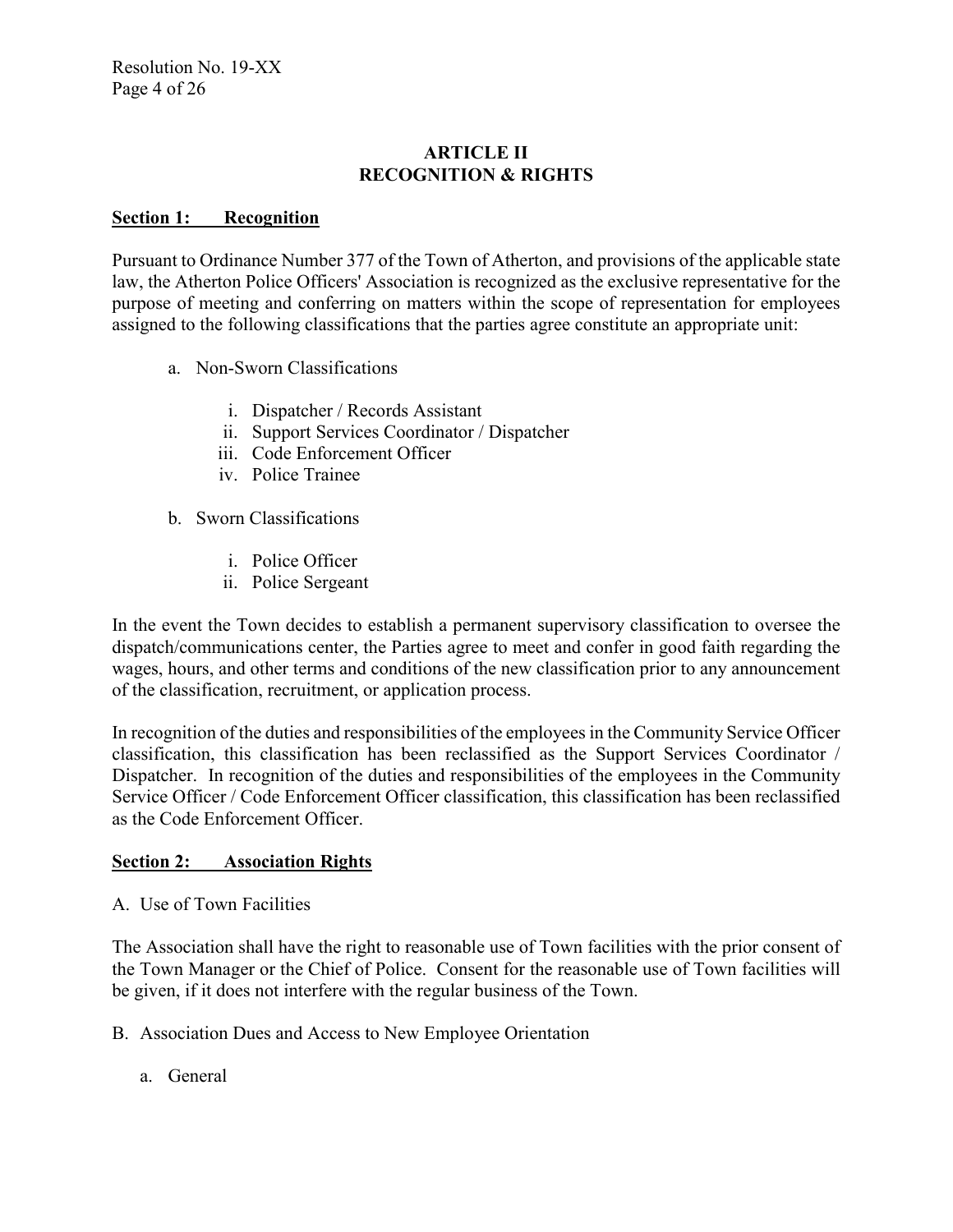Resolution No. 19-XX Page 5 of 26

All employees within the bargaining unit represented by the Association may voluntarily join the Association and pay dues, initiation fees, and general assessments, as well as payment of any other membership benefit program sponsored by the organization (hereinafter "payroll deductions") as determined by the Association. It shall be the responsibility of the Association to maintain a record of employees who have given their written consent to join and pay dues to the Association. The Association shall certify to the Town the amount of such payroll deductions to be deducted.

b. New Employee Orientation

The Town shall provide the Association with two (2) weeks advance notice of the start date of any new hire to a represented classification. The Town shall provide the Association with an exclusive one (1) hour meeting with any new employee or group of employees covered by this MOU, during the employee orientation (i.e., the first two (2) days of employment). The specific date, time, and location of the one (1) hour union meeting with new employees will be coordinated by the Chief of Police and the President of the Association.

c. Payroll Deductions/Authorizations

The Town agrees to deduct the periodic payroll deductions from the paycheck of each employee who voluntarily executes a valid authorization form as certified by the Association, or pursuant to an authorization form tendered to the Town by either the Association or the employee. All sums deducted by the Town shall be remitted to the Association in an expedient manner and at the intervals requested by the Association (i.e., no more than seven (7) calendar days after the deduction), together with a list of names of each employee for whom a deduction was made.

The Town will implement any change to an employee's payroll deductions in the first full pay period following notification of such change by the Association.

If an employee member in the bargaining unit desires to revoke, cancel or change prior dues deduction authorization, the Town shall direct the employee member to the Association. Any such dues deduction revocation, cancellation and/or change shall only be effective when submitted by the Association directly to the Town and is subject to the terms and conditions as set forth in the original payroll deduction/authorization.

It is understood that all bargaining unit members who decline to join the Association may forego certain benefits exclusively provided via the Association to its members.

d. Indemnification

The Association shall indemnify and hold the Town harmless from any cost or liability resulting from any and all claims, demands, suits, or any other action by employees for Payroll Deductions made in reliance on information provided by the Association.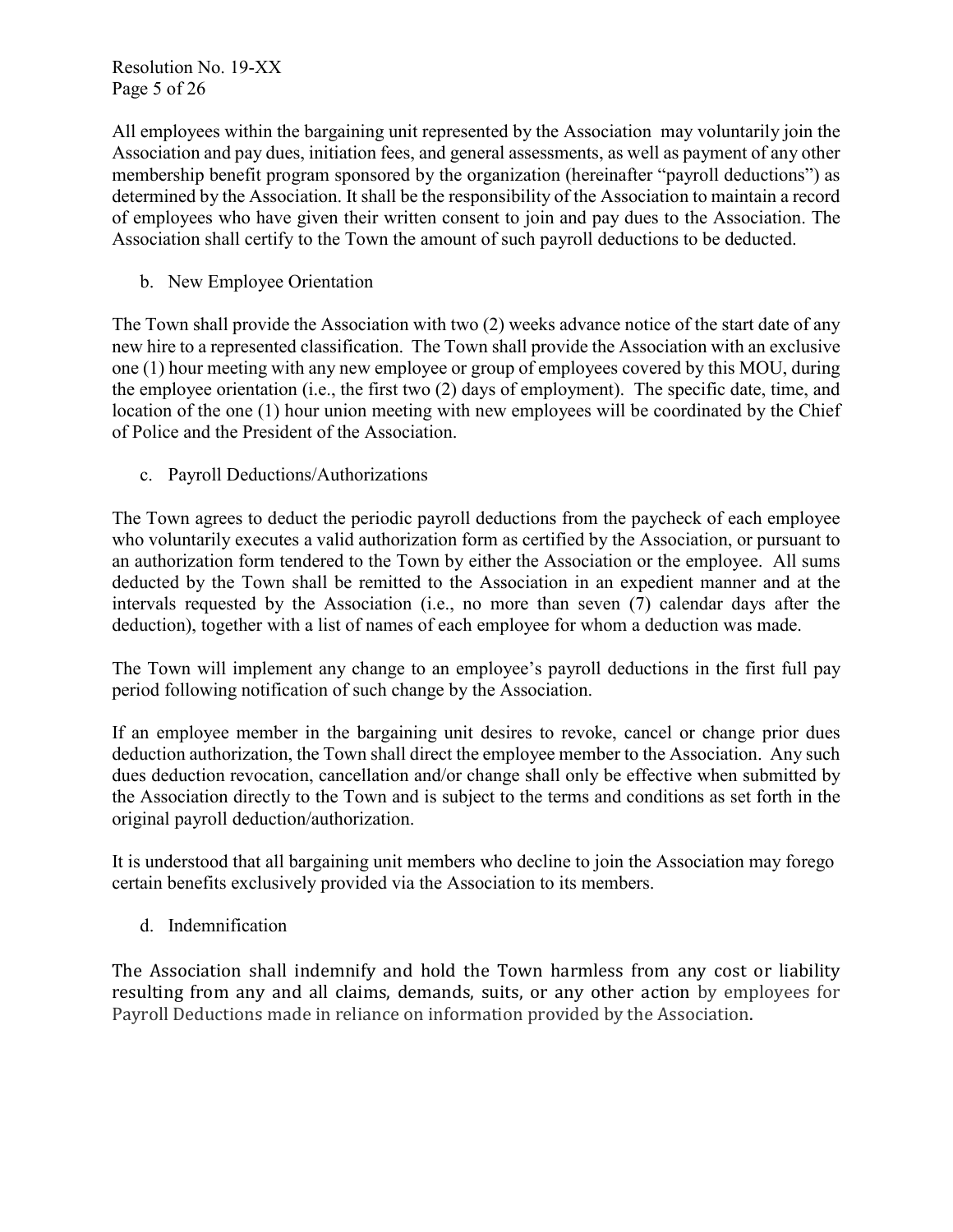# **Section 3: Town Rights**

The Town hereby retains and reserves unto itself, without limitation, all powers, rights, authority, duties and responsibilities conferred upon and vested in it by the laws of the Constitution of the State of California, and of the United States, including but not limiting the generality of the foregoing, the right:

- To set standards and levels of service;
- To determine the procedures and standards of selection for employment;
- To assign work to and direct its employees;
- To determine the methods and means to relieve its employees from duty because of lack of funds or other lawful reasons;
- To determine the methods, means and numbers and kinds of personnel by which Town operations are to be conducted, including the right to contract or subcontract bargaining unit work provided that the Town will meet and confer in good faith in advance;
- To determine methods of financing;
- To determine size and composition of the work force and allocate and assign work by which the Town operations are to be conducted;
- To determine and change the number of locations, relocations, and types of operations, processes and materials to be used in carrying out all Town functions;
- To make all decisions relating to merit, necessity or organization of Town service;
- To discharge, suspend, demote, reprimand, or otherwise discipline employees for just cause in accordance with applicable laws;
- To establish employee's performance standards including, but not limited to, quality and standards, and to require compliance therewith;
- To take necessary actions to carry out its mission in emergencies; and
- To exercise complete control and discretion over its organization and the technology of performing its work.

The exercise of the foregoing powers, rights, authority, duties, and responsibilities by the Town, the adoption of policies, rules, regulations and practices in furtherance thereof, and the use of judgment and discretion in connection therewith shall be limited only by the specific and express terms of this Memorandum and then only to the extent such specific and express terms hereof are in conformance with the Constitution and laws of the United States and the Constitution and laws of the State of California.

The exercise by the Town through its Council and Town representatives of its rights hereunder shall not in any way, directly or indirectly, be subject to any grievance procedure. In the event the Town's exercise of its management rights impacts a mandatory subject of bargaining not covered under the terms of this Agreement, the Town will meet and confer on the impacts at the request of the Association.

Nothing herein shall be deemed as a waiver by the Association or its Members of rights granted under Meyers-Milias-Brown Act (Government Code Sections 3500-3511, as amended) or the Public Safety Officer's Procedural Bill of Rights (Government Code Sections 3300 et seq.).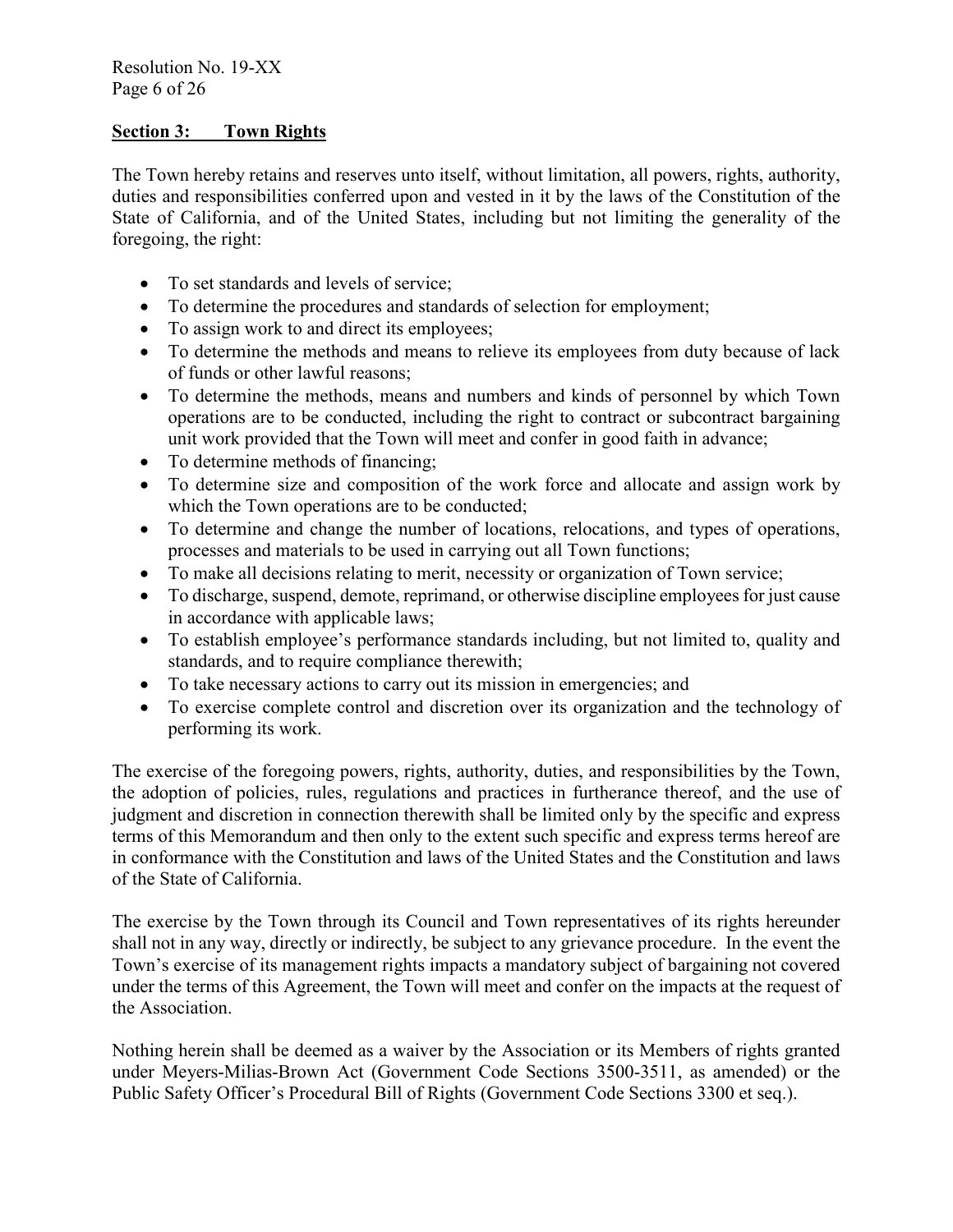## **ARTICLE III AUTHORIZED AGENTS**

For the express purpose of administering the terms and provisions of this MOU:

- A. Town's principal authorized agent shall be the Town Manager or the Town Manager's designee; (address: 150 Watkins Avenue, Atherton, CA 94027; telephone: (650) 752-0504).
- B. The Atherton Police Officers Association principal authorized agent shall be the Association's President; or the President's designee; (address: PO Box 1427, Menlo Park CA 94025).

## **ARTICLE IV PURPOSE**

The purpose of this MOU is to promote and provide harmonious relations, cooperation and understanding between the Town and the Employees covered herein; to provide an orderly and equitable means of resolving differences which may arise under this MOU, and to set forth the full agreements of the parties reached as a result of meeting and conferring in good faith regarding wages, hours and other terms and conditions of employment of the employees represented by the Association.

# **ARTICLE V SALARY AND BENEFITS**

#### **Section 1: Salary**

- A. The salary schedules for the covered classifications within the police department are set by separate resolution adopted by the Town Council.
- B. Monthly salary ranges for employees covered by this MOU shall be increased on the first pay period that begins on or after the dates below as follows:
	- a. Effective the pay period including July 1, 2019, the Town shall establish a new top step salary range (Step E) for each of the represented classifications. For classifications determined to be below average market compensation as determined by the Town's compensation survey, a variable market equity adjustment will also be applied to the salary schedule in order to bring the classification to market. The revised salary schedule to be available to employees in represented classifications on July 1, 2019 is set forth in Appendix A. Employees who have completed 12 months of service at Step D shall be eligible for advancement to Step E. Employees who have already provided at least one year of service at Step D shall advance to Step E effective July 1, 2019. The parties mutually acknowledge that in recognition of the multiple functions performed by the Support Services Coordinator / Dispatcher, the wages for this classification have been set as five percent (5%) below that of a Dispatcher/Records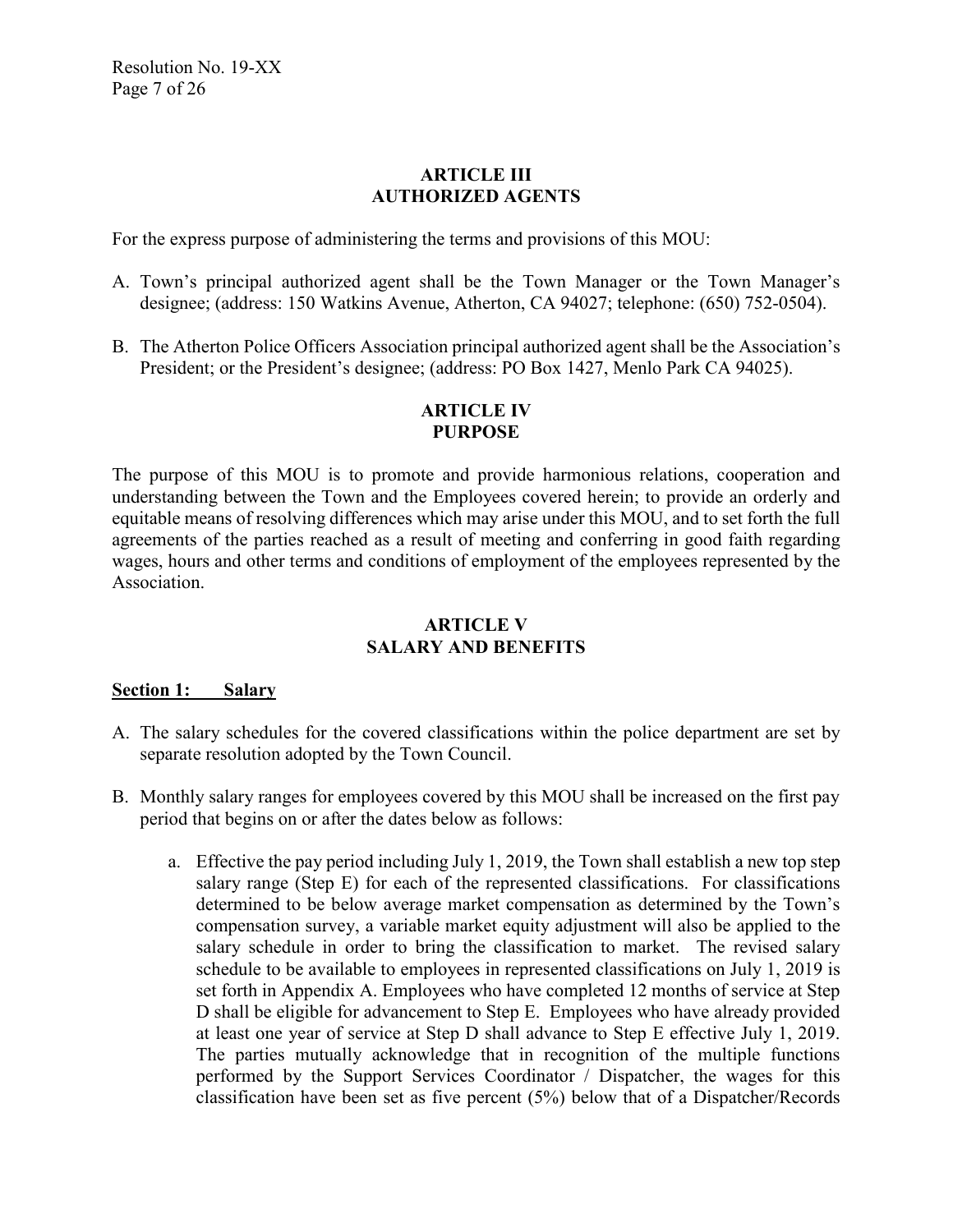Assistant. In setting the wage schedule for the Support Services Coordinator / Dispatcher as five percent (5%) below that of a Dispatcher/Records Assistant, the parties have incorporated any applicable POST Certificate premiums available to the Support Services Coordinator / Dispatcher into base pay.

- b. Effective the pay period including July 1, 2020, the Town shall provide a cost of living adjustment equal to the Consumer Price Index – All Urban Consumers (CPI-U), as reported by the Bureau of Labor Statistics for the San Francisco Area, using the percentage change in price index from February 2019 to February 2020. The increase provided shall be no less than two percent (2%) and no greater than four percent (4%).
- c. Effective the pay period including July 1, 2021, the Town shall provide a cost of living adjustment equal to the Consumer Price Index – All Urban Consumers (CPI-U), as reported by the Bureau of Labor Statistics for the San Francisco Area, using the percentage change in price index from February 2020 to February 2021. The increase provided shall be no less than two percent (2%) and no greater than four percent (4%).
- d. Effective the pay period including July 1, 2022, the Town shall provide a cost of living adjustment equal to the Consumer Price Index – All Urban Consumers (CPI-U), as reported by the Bureau of Labor Statistics for the San Francisco Area, using the percentage change in price index from February 2021 to February 2022. The increase provided shall be no less than two percent (2%) and no greater than four percent (4%).
- C. Employees may progress from Step A to Step B six (6) months after their hire date or date of entry into the job classification provided, they have received a satisfactory performance evaluation conducted by the Town. Employees may progress to each subsequent step twelve (12) months after the date of entry into their existing step, provided they have received a satisfactory performance evaluation conducted by the Town.
- D. Changes between ranges and/or steps shall be made at the beginning of the pay period immediately following the employee's anniversary date.
- E. Sergeants exercise supervisory responsibilities and are considered supervisory employees within the meaning of the Town's municipal code and State and Federal laws.

The Association and the Town agree that the Town will conduct a compensation survey at least 90 days prior to the termination of this MOU utilizing the following benchmark agencies: Palo Alto, Redwood City, Menlo Park, San Mateo County Sheriffs Department, Hillsborough, Los Gatos, Belmont, Brisbane, San Bruno, and Los Altos. The "compensation" used for this comparison includes base salary, assignment pay, the value of CalPERS EPMC (employer paid member contribution), and the employer cost of the following benefits: health, vision, dental, clothing, deferred compensation, life insurance, LTD, career incentive, and holiday pay, as reported by the Employee Relations Service on their Web Site of municipal compensation for Bay Area cities. The resulting data shall be utilized for informational purposes only.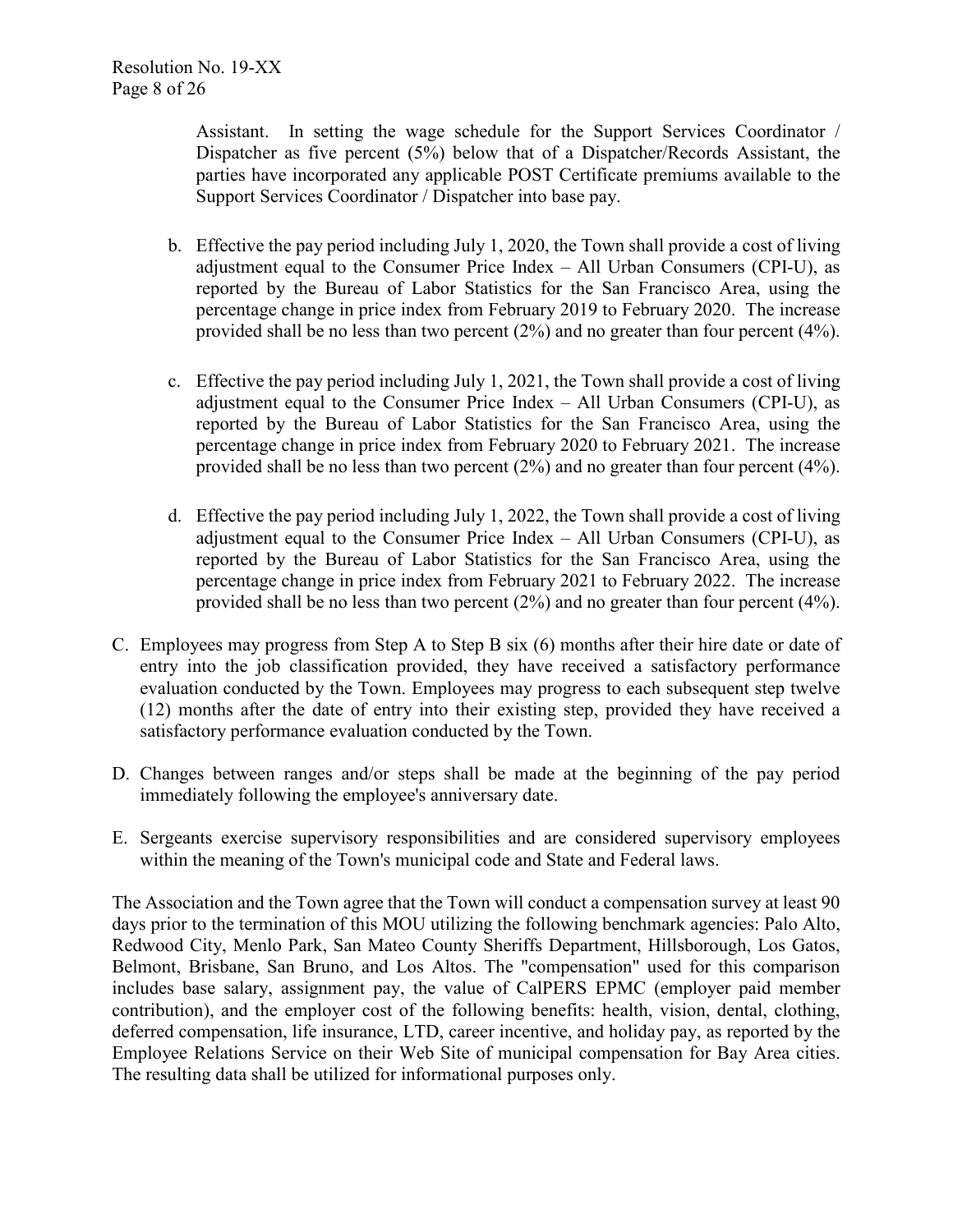Resolution No. 19-XX Page 9 of 26

# **Section 2: P.O.S.T. Certificate**

Any Officer or Sergeant possessing or qualifying for an Intermediate P.O.S.T. certificate shall receive an incentive of five percent (5.0%) in wages above the base salary. Any Officer or Sergeant possessing or qualifying for an Advanced P.O.S.T. certificate shall receive an incentive of seven and one half percent (7.5%) in wages above the base salary. The maximum P.O.S.T. incentive for an Officer or Sergeant is seven and one half percent (7.5%) above base salary.

Any Dispatcher/Records Assistant possessing or qualifying for an Intermediate P.O.S.T. certificate shall receive an incentive of three and one quarter percent (3.25%) in wages above the base salary. Any Dispatcher/Records Assistant possessing or qualifying for an Advanced P.O.S.T. certificate shall receive an incentive of five percent (5.0%) in wages above the base salary. The maximum P.O.S.T. incentive for any Dispatcher/Records Assistant is five percent (5.0%) above base salary.

## **Section 3: Per Diem Expense**

The Town shall provide suitable lodging or reimburse expenses incurred pursuant to current P.O.S.T reimbursement rates for employees assigned to mutual aid, riot or civil demonstrations, or training where employees are required to remain overnight. The Town shall provide meals or reimburse for meals pursuant to current reimbursement rates for employees assigned to mutual aid and/or training. These reimbursements shall be consistent with the Town's Human Resources Policies and Procedures – Policy #212. The parties shall meet annually to ensure that its Per Diem Expense Rates minimally meet the U.S. General Services Administration (GSA) per diem rates.

#### **Section 4: Insurance Coverage**

- A. To the extent not supplanted by any mandated federal health coverage plan, the Town participates in the CalPERS Health Plan Program; however, the Town reserves the right to select the providers of any insurance program(s).
- B. For any CalPERS Health Plan program, the Town shall pay the minimum amount required by law for hospital and medical care benefits under the CalPERS (PEMHCA) Health Plan. Any remaining premium shall be paid by the employee either through the Section 125 Plan (cafeteria flex-plan described below) or payroll deduction or a combination thereof unless replaced by a federally mandated health coverage plan.
- C. Town shall provide an IRS Section 125 Cafeteria Flex Plan account to be utilized exclusively for the payment of qualifying health, dental and vision insurance premiums. Each month, the Town shall deposit the amounts defined below, based on the employee's level of medical plan enrollment, to each participating active employee's IRS Section 125 Cafeteria Flex Plan account. The Town contribution will be equivalent to the costs for health, dental and vision plans as described below;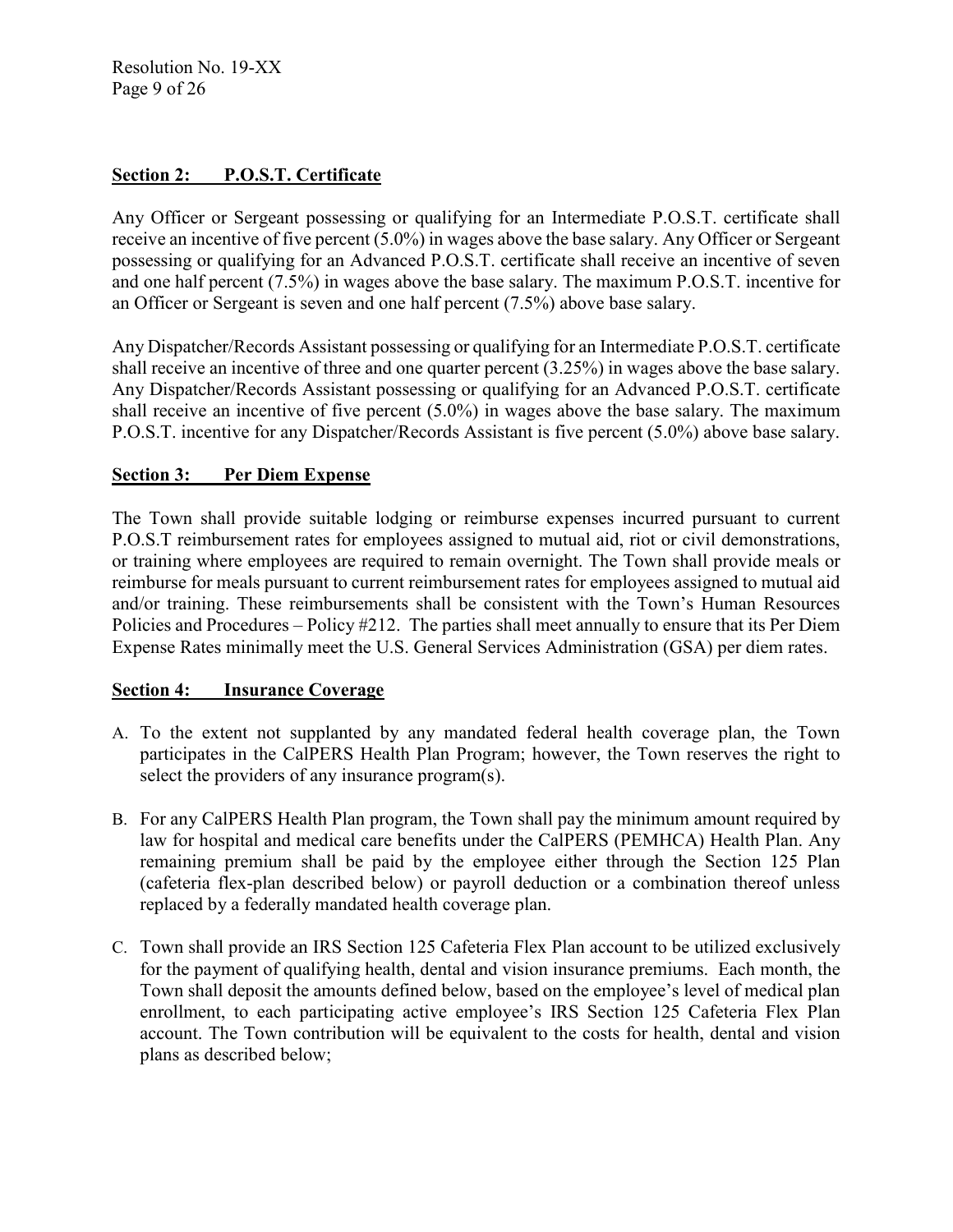- a. Based on the 2019 CalPERS published rates for the Kaiser plan according to the following scheme:
	- One Party  $=$  \$691
	- Two Party  $= $1,383$
	- Three + Party =  $$1,798$

For any future CalPERS Kaiser HMO rate increases, the cafeteria contribution shall be adjusted according the following agreement:

• For rate increases of up to and including 3% of any annual premium, the cafeteria plan contribution shall not be increased.

• For rate increases in excess of 3% of the annual premium, the cafeteria plan contribution shall be increased by one half (1/2) of the increase in excess of 3%.

b. Dental

90% of the published rates for single, 2-party, and family

c. Vision

90% of the published rates for single, 2-party, and family.

Any required health, dental and/or vision premiums in excess of the amount in the Cafeteria Plan shall be paid by the employee, unless replaced by a federally mandated health coverage plan.

In the event that an employee elects insurance plans that do not use the entire Cafeteria Flex Plan benefit allowance, the Town agrees to contribute 60% of the unused benefit into the employee's health or flex savings account as allowed by law or refunded to the employee.

An employee who elects no medical coverage through the Town shall receive 60% of the Kaiser HMO benchmark used by the Town (employee only, employee plus one, or family) depending on which category the employee is eligible to receive during the open enrollment period.

- D. The Town shall establish a flexible spending plan under Internal Revenue Code Section 125, which shall include dependent care provisions under Internal Revenue Code Section 129. Employees may participate in the flexible spending plan according to its terms as may be in effect from time to time, and those employees who are participating shall be responsible for their monthly participation fee.
- E. The following provisions shall apply only to those represented employees employed prior to October 1, 2013 and who have qualifying service with the Town of Atherton.
	- i. Each employee retiring from employment with the Town while in a job classification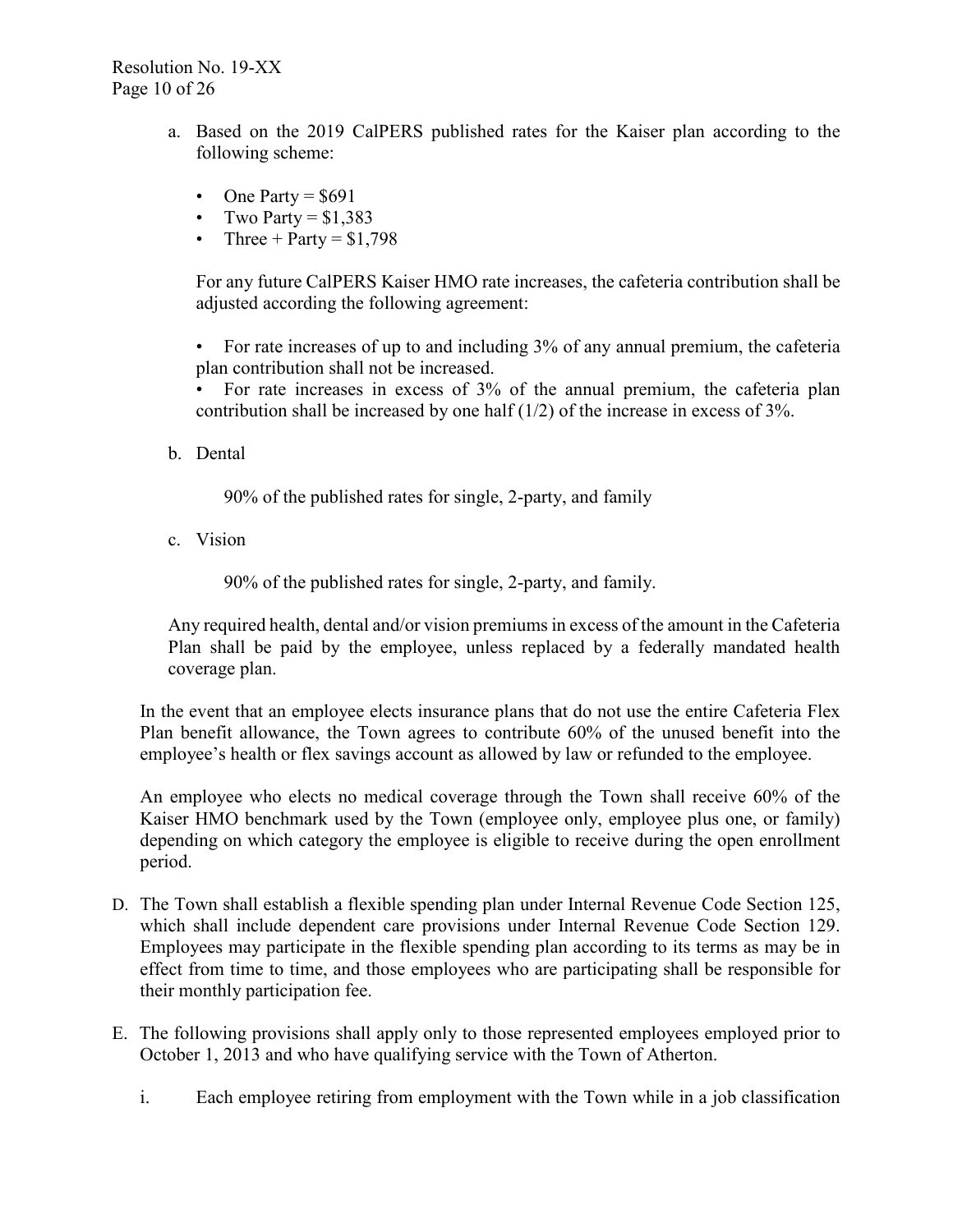covered by this MOU with at least five (5) years of PERS-credited service with the Town shall receive a Town contribution of the current minimum required by the Public Employees Medical and Hospital Care Act (PEHMCA) for health insurance under CalPERS health plan.

ii. Each employee retiring from employment with the Town while in a job classification covered by this MOU with at least ten (10) years of PERS-credited service with the Town shall receive health benefits equal to the contribution of active employees, inclusive of the current PEMHCA contribution, so long as such retired employee maintains CalPERS health insurance based on the following PEHMCA-approved vesting schedule:

| <b>Credited Years of Service</b> | % of Town Contribution |
|----------------------------------|------------------------|
| 10                               | 50%                    |
| 11                               | 55%                    |
| 12                               | 60%                    |
| 13                               | 65%                    |
| 14                               | 70%                    |
| 15                               | 75%                    |
| 16                               | 80%                    |
| 17                               | 85%                    |
| 18                               | 90%                    |
| 19                               | 95%                    |
| 20 or more                       | 100%                   |
|                                  |                        |

- iii. Employees retiring on disability from the employment of the Town while in a job classification covered by this MOU and said disability arising from employment with the Town, shall receive 100% of the Town contribution, including the PEMHCA minimum contribution so long as such retired employee maintains CalPERS health insurance and for such period of time as the individual is totally disabled from employment as determined by the Town Manager with recourse to the grievance procedure.
- iv. Notwithstanding the foregoing or type of retirement, the total monthly payment from the Town shall not exceed the actual cost of CalPERS health insurance obtained by the retired employee, nor shall it exceed the Town contribution to active employees in the same classifications during the same time period through any cafeteria or other established healthcare compensation plan. As a condition of the foregoing, retired employees shall provide the Town with proof of CalPERS insurance coverage and a continuation thereof in a form satisfactory to the Town at such times as it might request such. The retiree medical benefit provided for by this section may not be resumed when a retired employee discontinues CalPERS health insurance coverage.
- v. In consideration for employees agreeing to the above vesting schedules each retiree shall have a vested right to receive the retiree health benefits provided within this MOU, together with any adjustments as articulated above. Prospectively, vested rights shall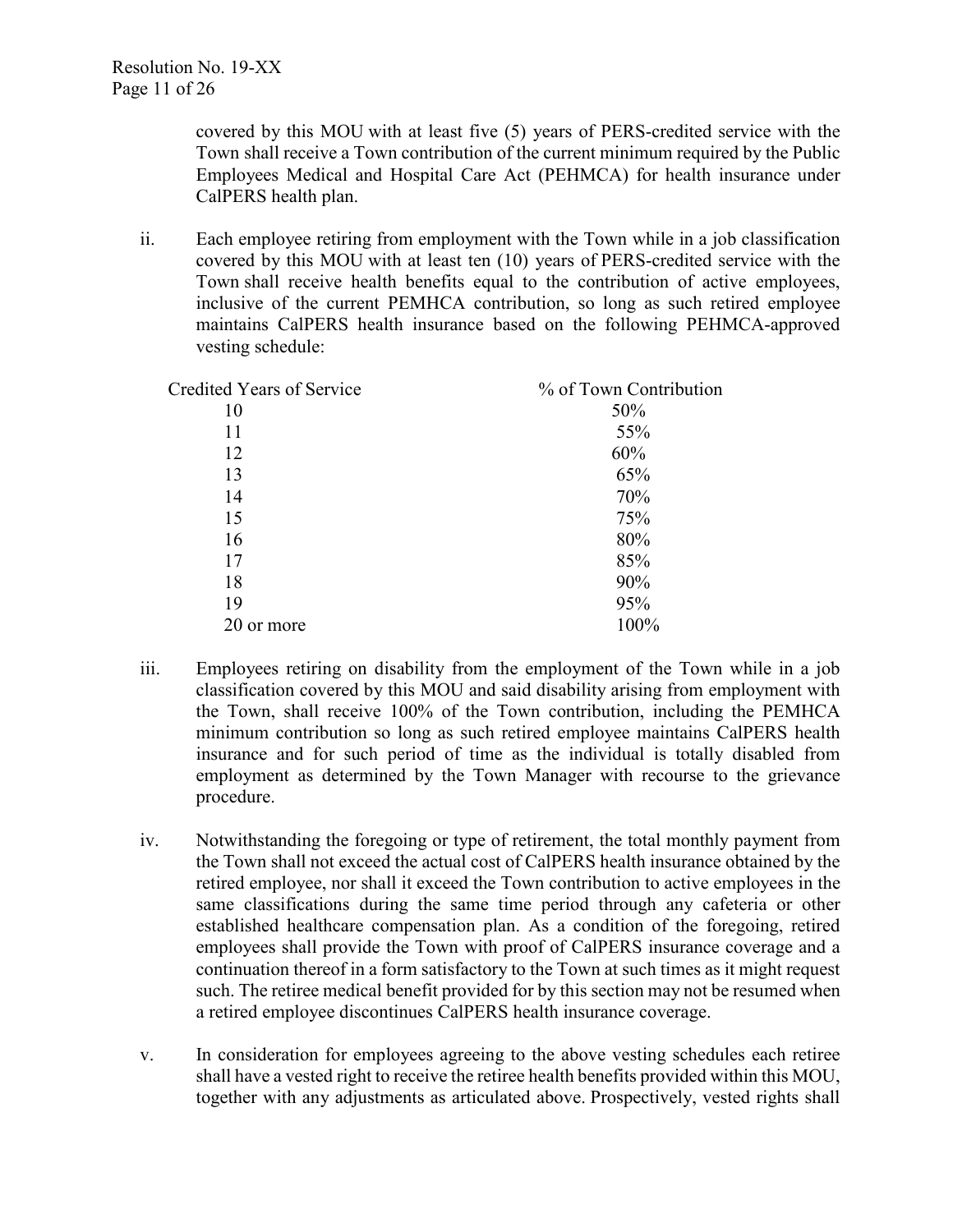terminate following any break in service.

- vi. This MOU does not affect the retirement health benefits of current annuitants. Employees classified as annuitants prior to the ratification date of this MOU shall receive the retiree health benefit paid to them under the contract conditions upon which they retired.
- F. The following provisions shall apply to any represented employee hired after September 30, 2013:
	- i. Each employee who has retired from employment of the Town while in a job classification covered by this MOU shall receive a Town contribution of the current minimum PEMHCA required contribution for health insurance.

There shall be no payment or accrual of medical benefits, earned or accruing to any employee upon retirement from the employment of the Town regardless of when it occurs. No employer paid medical benefit is intended to be guaranteed to any such retired employee.

G. Town may implement a voluntary retiree dental plan for as long as the Town uses Delta Dental for dental insurance. The plan can only be offered at the time of retirement from the Town of Atherton and CalPERS concurrently. Option for enrollment expires 60 days after separation of employment from the Town and CalPERS concurrently. If a retiree choose not to take the benefit they cannot be offered it again at a future year.

Continuation of the retiree dental plan is subject to actual participation and may be cancelled by the Town due to lack of participation.

# **Section 5: Working In A Higher Classification**

A supervisor may assign in writing an employee to work "Out of Class" in a higher classification and receive "Out of Class Pay" if:

- a) the employee will assume the full range of duties of the higher classification;
- b) the assignment will not and does not exceed 960 hours in a fiscal year; and
- c) the assignment is to a position in a higher class that is vacant during recruitment for a permanent employee (i.e., does not include a vacancy due to an employee on leave).

Out of Class Pay shall be at the pay step in the higher class closest to but no less than 5% higher than the employee's base pay and is intended to be PERSable compensation under Government Code section 20480. To qualify as Out of Class Pay rather than Acting Pay (see next paragraph), the assignment must be approved by the Chief of Police of his/her designee and the Human Resources Division.

A supervisor may also assign in writing an employee to work in a higher class and receive "Acting Pay" if the employee will assume the full range of duties of the higher classification and does not qualify for Out of Class Pay. Acting Pay shall also be at the pay step in the higher class closest to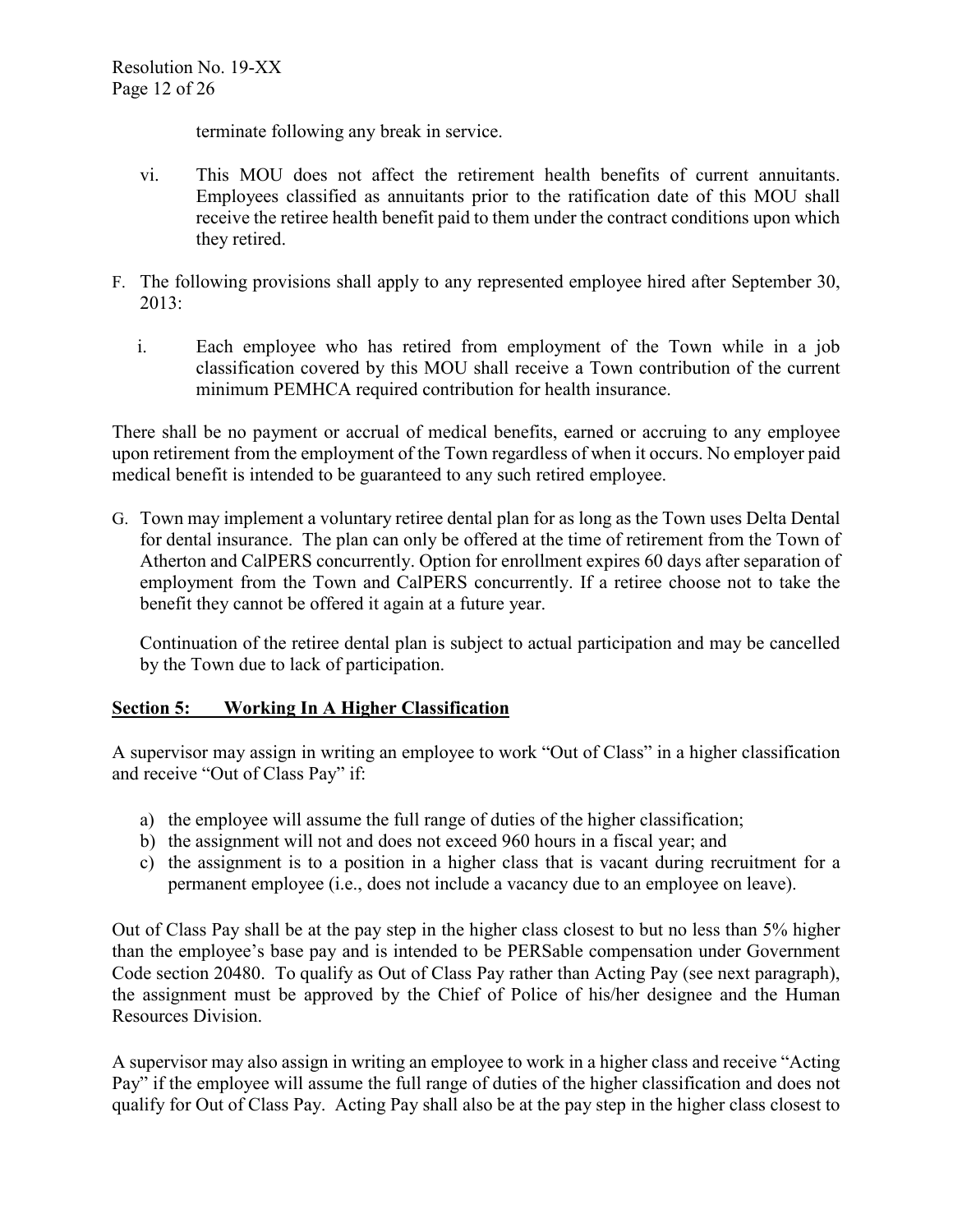Resolution No. 19-XX Page 13 of 26

but no less than 5% higher than the employee's base pay but is not PERSable compensation under Government Code section 20480.

All compensation provided under this section shall be on an hour for hour basis, with no minimum number of hours required.

Employees may be returned to their original assignment at any time at the discretion of the Chief of Police, and such return shall not be considered punitive action nor subject to any appeal.

# **Section 6: Life Insurance**

The Town shall provide a life insurance plan in the amount of \$50,000 for covered employees, with the premium for said insurance to be paid solely by the Town if allowable by the Provider of said insurance plan then in effect. Employees may, if available, purchase supplemental insurance at their own cost using the Town's Provider in accordance with conditions established by the Provider. Such additional premiums may be paid through payroll deduction. The Town does not guarantee that the Provider will offer such supplemental insurance program.

## **Section 7: Uniform Allowance**

The Town will provide all required uniforms in accordance with Departmental Policies, Procedures, Rules and Regulations. The Town shall repair or replace uniforms damaged in the line of duty. The determination by the Town as to whether an item shall be repaired or replaced shall be based on what makes the uniform most presentable, not what is least expensive, and is to be determined in the sole discretion of the Chief of Police.

All personnel employed by the Town on the date of ratification of this Agreement shall be provided a new pair of uniform pants on or before August 1, 2019. Each full-time new employee required to wear a uniform will be given uniforms consistent with the needs of the applicable position. New Police Officers will be given the following uniforms and equipment:

- 4 Uniform Shirts (Short or long sleeved at least one long)
- 4 Uniform Pants
- 1 Uniform Duty Jacket
- 1 Class "A" Dress Jacket
- 10 Atherton Police Department shoulder patches
- 1 Nameplate
- 1 Black basketweave belt
- 1 Uniform tie and tie-bar
- 1 pair shoes or boots
- 1 Uniform hat
- All leather gear except firearm holster and chemical agent holder
- Sam Browne
- Belt keepers
- Handcuffs and case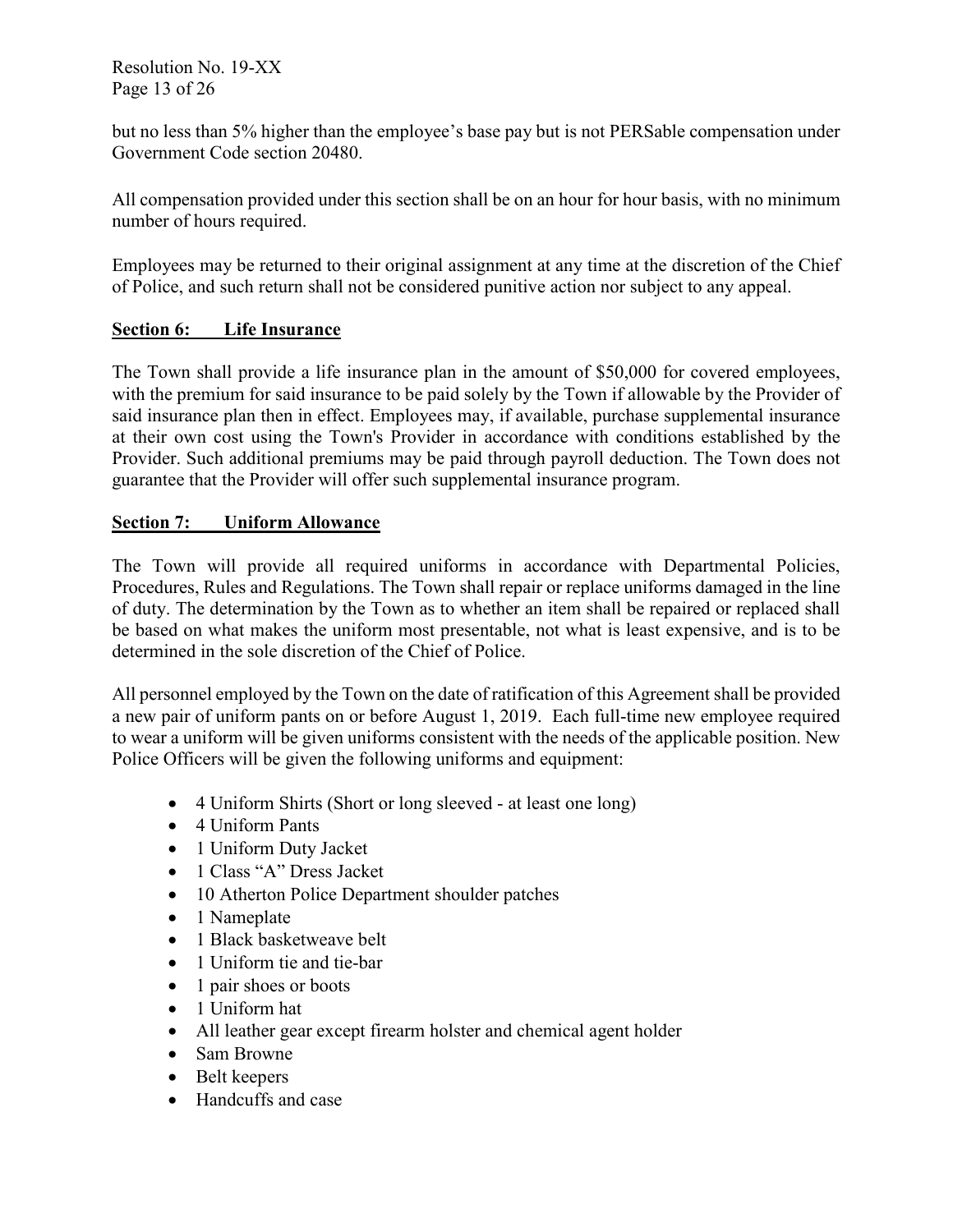Resolution No. 19-XX Page 14 of 26

- Baton ring
- Magazine pouch
- 1 Battle Dress Uniform
- 1 Cap Piece
- Rain Gear
- Police Badge

New Dispatchers will be given the following uniforms and equipment:

- 4 Uniform shirts (Short or long sleeved at least one long)
- 4 Uniform pants
- 1 Uniform tie and tie-bar
- 1 Uniform jacket or sweater
- 10 Atherton Police Department shoulder patches
- 1 Nameplate
- 1 Black basketweave belt

Employees in special assignments will be given additional required equipment and uniforms as necessary and deemed appropriate by the Chief of Police. The Town will provide employees with cleaning services through a contract with an appropriate uniform cleaning service company.

Additionally, all employees will receive an annual boot/footwear allowance of \$250 to be paid in the first full pay period of each calendar year.

# **Section 8: Workers' Compensation Insurance**

Each employee shall be covered under a Workers' Compensation Program in accordance with State law.

#### **Section 9: Retirement**

- A. Classic Employees shall pay 100% of the employees' share of the mandatory member contribution for CalPERS retirement, presently 9% for sworn and 7% for non-sworn. Classic sworn employees shall contribute an additional three percent (3%) toward the employer's share of the CalPERS retirement contribution for a total contribution of 12%. This amount shall be deducted from employees' paycheck and Town will forward to CalPERS.
- B. The Town shall provide the PERS 1959 Survivor Benefits at a rate of \$3.50 per month per employee. Employee cost of \$2.00 per month shall be paid through employee payroll deduction.

The following provisions shall apply to those employees hired prior to January 2013.

A. Sworn employees covered by this MOU will continue to be covered by the California Public Employee Retirement System (CalPERS), 3% @ 50 benefit. Sworn officers shall be entitled to have their retirement benefits calculated on the basis of their single highest salary year.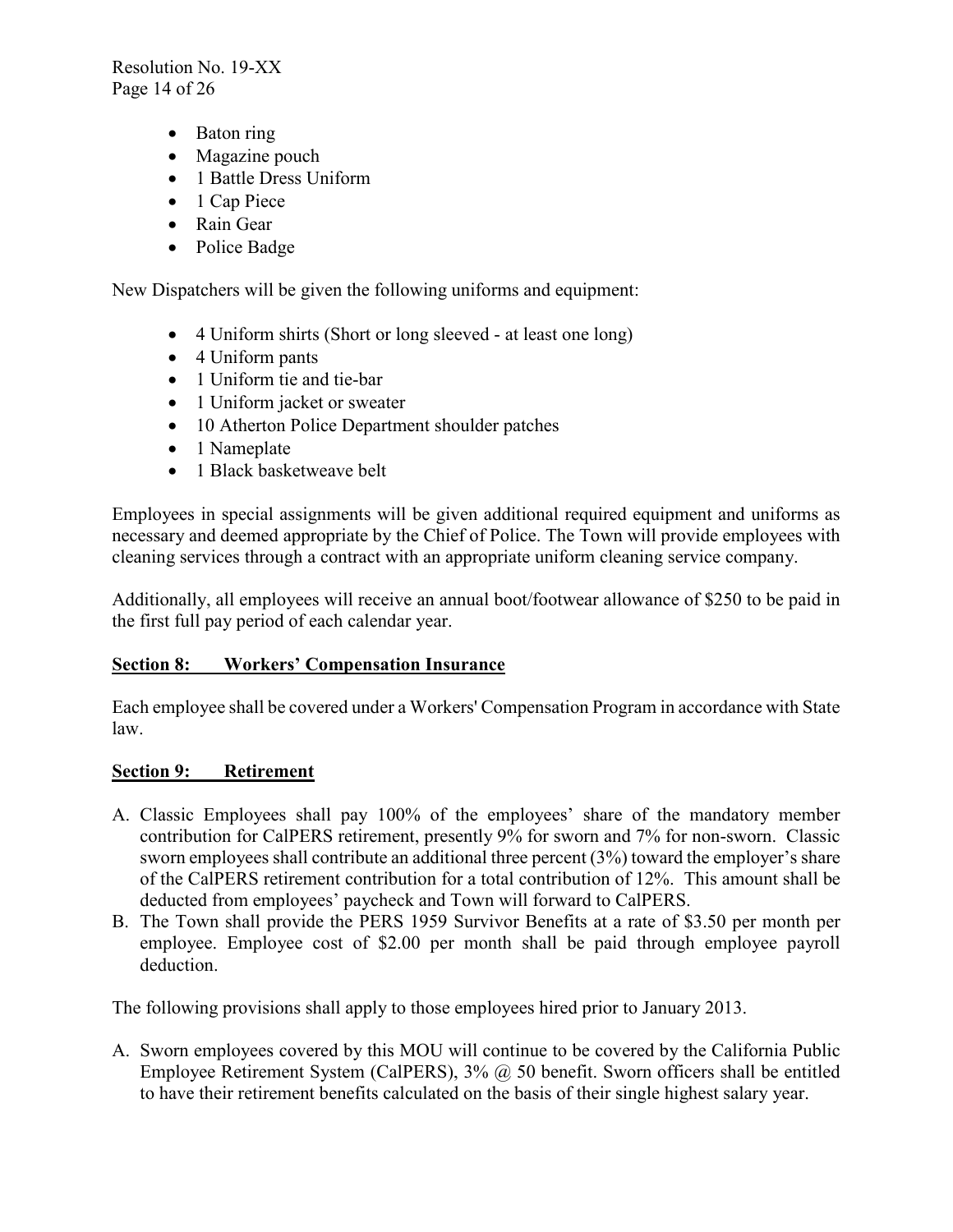B. Non-sworn employees covered by this MOU will continue to be covered by the Public Employee Retirement System (CalPERS), 2% at 55. The Town will provide for unused sick leave to be credited toward CalPERS service time at retirement.

Employees hired after December 31, 2012, shall receive retirement benefits and shall be responsible for member contributions as provided by the provisions of the Public Employees' Pension Reform Act of 2013 (PEPRA) and related Public Employees' Retirement Law (PERL) as amended by Assembly Bill (AB) 340, passed by the California Legislature on August 31, 2012 and signed by the Governor on September 12, 2012.

- A. Sworn employees covered under the terms of PEPRA are considered "new" employees who are covered by the Public Employee Retirement System (CalPERS), 2.7% @ 57.
- B. Non-sworn employees covered under the terms of PEPRA are considered "new" employees who are covered by the Public Employee Retirement System (CalPERS),  $2\%$  (*a*) 62.

# **Section 10: Deferred Compensation Plan**

Through regular payroll, the Town shall provide all non-sworn employees covered by this MOU with a contribution of 3% of their base salary to the ICMA Retirement Corporation's Deferred Compensation Program or the CalPERS 457 Deferred Compensation Plan. This contribution is contingent upon a matching contribution by the employee.

# **Section 11: Sick Leave**

Sick leave shall be accumulated at a rate of 3.69 hours per biweekly pay period. There shall be no maximum on sick leave accumulations.

The Town recognizes employees who demonstrate an outstanding attendance record over a prior calendar year. Under this program, employees are allowed to convert a portion of their unused sick leave to pay or compensatory time off in the month of December and the month of June each year. In order to be eligible for this recognition, an employee must have been a regular full-time employee of the Town for the full preceding calendar year, and must have used 24 or fewer hours of sick leave during the preceding six months.

Participating employees shall submit a request in writing to Human Resources by the 15<sup>th</sup> of the month (i.e., June 15<sup>th</sup> or December 15<sup>th</sup>). An initial request in 2019 by July 15 shall be permitted upon the initiation of the program.

The option to buy back sick leave is subject to the requirement that the employee maintain 80 hours of combined leave (i.e., vacation, sick, compensatory time off, etc.) once the buy-back is applied. Buy-back shall be calculated at the employee's regular rate of pay.

Level 1: Employees who have not used any sick leave hours over the previous six (6) months have the option to buy back or convert up to 30 hours of unused sick leave.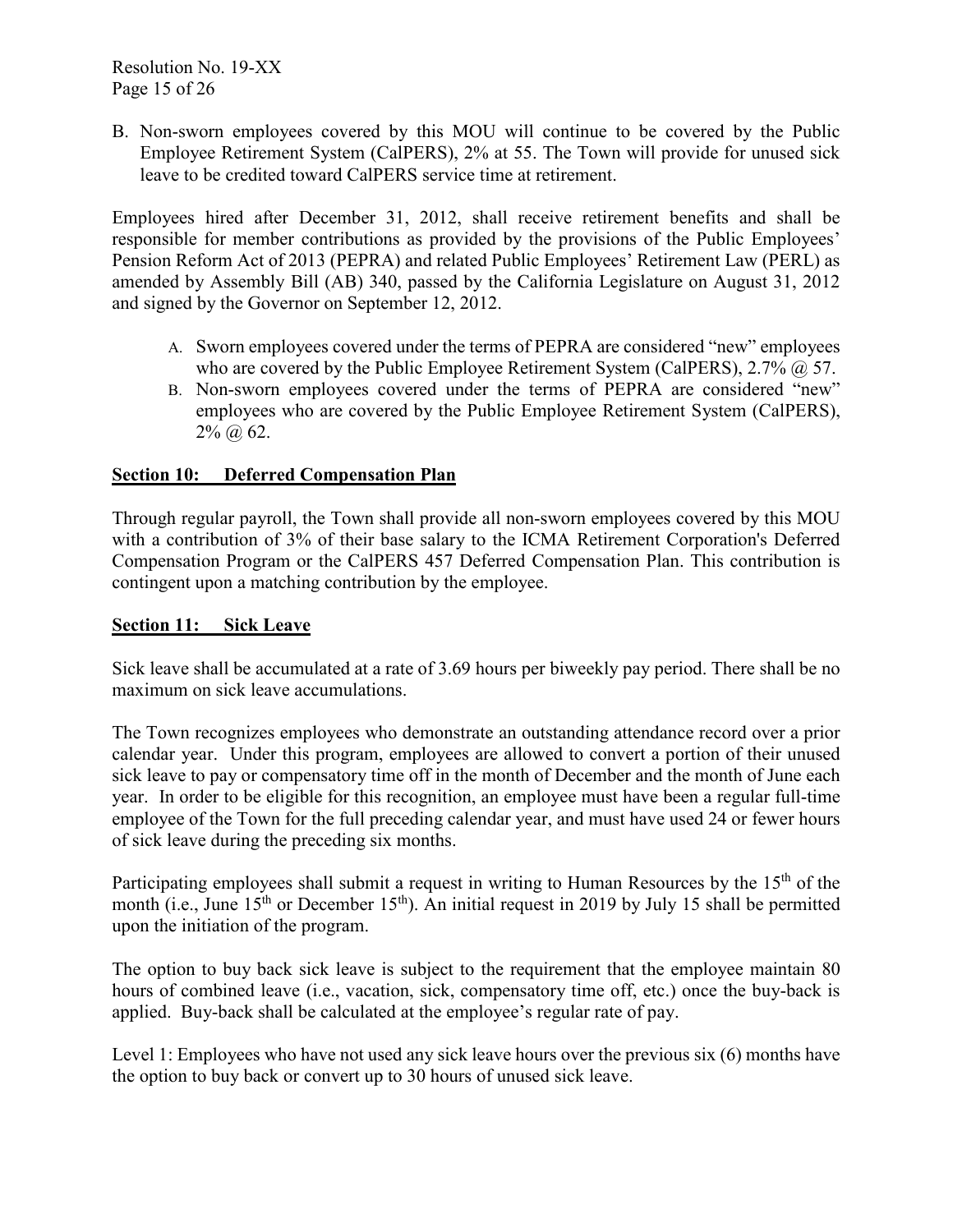Resolution No. 19-XX Page 16 of 26

Level 2: Employees who have used up to 12 sick leave hours over the previous six (6) months have the option to buy-back or convert up to 12 hours of unused sick leave.

Level 3: Employees who have used more than 12 but less than 24 sick leave hours over the previous six (6) months have the option to buy back or convert up to eight (8) hours of unused sick leave.

# **Section 13: Probationary Period**

Employees shall serve an eighteen (18) month probationary period upon hire and a one (1) year probationary period upon promotion to a higher job classification. The probationary period for employees in the Police Officer job classification shall include time spent in the Police Academy if employed by the Town as a Police Trainee. Lateral employees shall be subject to a twelve (12) month probationary period upon hire.

## **Section 14: Holidays**

A. The Town's designated holidays are as follows:

New Year's Day Martin Luther King Day Lincoln's Birthday President's Day Memorial Day Independence Day Labor Day Columbus Day Veteran's Day Thanksgiving Day Christmas Day

- B. All employees shall receive eight (8) hours of credit to their holiday balance during the first pay period of the year in recognition of a personal holiday. This time off may be taken as determined by the employee subject to approval of the Chief of Police or his/her designee.
- C. Employees who are not scheduled to work on the holiday or who do not work for a full shift which commences on a holiday defined in Section A, shall receive eight (8) hours of credit to their holiday balance.
- D. Employees who work a full shift which commences on one of the holidays defined in Section A shall choose one of the following two compensation alternatives:
	- a. They shall receive their wage at the normal hourly rate and also receive a holiday hour credit equal to the number hours worked in the shift.
	- b. They shall receive their wage at the overtime hourly rate in lieu of any credits to their holiday balance.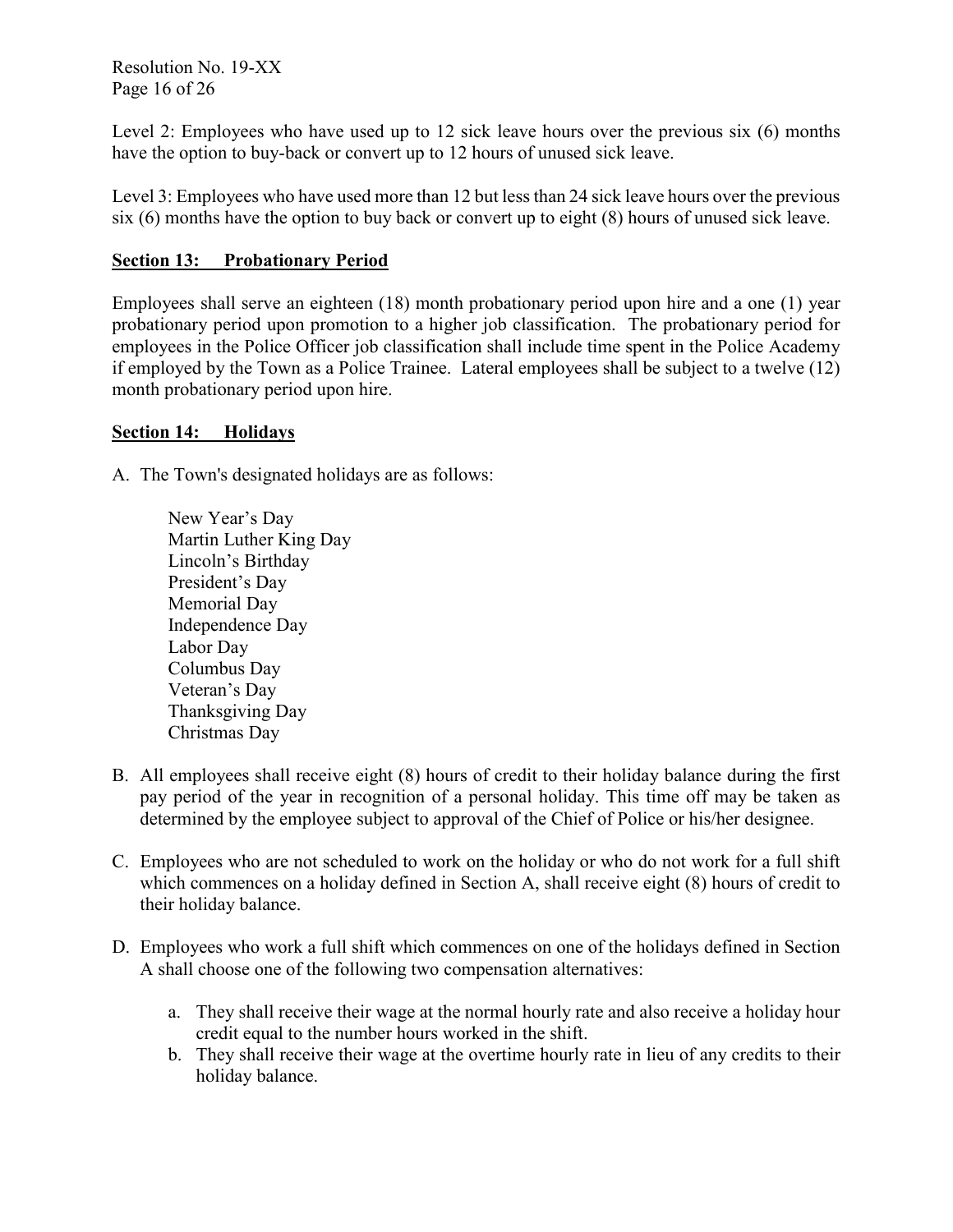Resolution No. 19-XX Page 17 of 26

E. Employees who are not scheduled to work, but are called into work for temporary purposes for any portion of one of the holidays scheduled in Section A shall receive holiday credits in accordance with Section C.

# **Section 15: Vacation**

- A. Vacation shall be accrued, per weekly pay period, for regular full-time employees at the following rates:
	- a. Less than 3 years of service 10 working days per year
	- b. 3 to 8 years of service  $-15$  working days per year
	- c. 8 years of service or more  $-20$  working days per year
- B. Total accrued vacation can only be accumulated to two times the employee's annual accrual rate, but not to exceed a total of 320 hours. No accrual of vacation hours shall occur beyond 320 hours, and employees shall not accrue any new vacation leave until their balance is 320 hours or less.

Employees shall be allowed to have the Town buy back any accrued vacation, with the approval of the Town Manager that the employee has satisfied the following condition:

a. An employee desiring to implement this option must submit his/her request at the time of vacation sign-up for the upcoming year. To be eligible to sell back vacation time, an employee must have a minimum balance in excess of one half of his/her annual vacation accrual, after any buy back.

#### **Section 16: Off-Duty Call Back and Court Time Reimbursement**

If an employee is required to report to a work assignment during his/her off-duty hours, and those off-duty hours are not contiguous with his/her regularly scheduled shift, he/she shall receive a minimum of four (4) hours pay at one and a half  $(1-1/2)$  times the employee's regular rate.

Court time, that is time when employees are required to testify regarding job-related matters as a witness, shall be paid at time and one-half (1.5) the employee's regular rate of pay with a four (4) hour minimum. Court time continuing for more than four (4) hours will be paid at time and one-half (1.5) of the employee's regular rate of pay or by compensatory time off at a rate of time and one-half (1.5) at the option of the employee.

Two (2) hours of court time shall also be paid at straight time when employees receive less than twenty-four (24) hours cancellation of said mandated court appearance by the Town or, District Attorney, or Municipal/Superior Court systems.

# **Section 17: Bereavement Leave**

All employees covered by this MOU shall be allowed paid leave for not more than five (5) working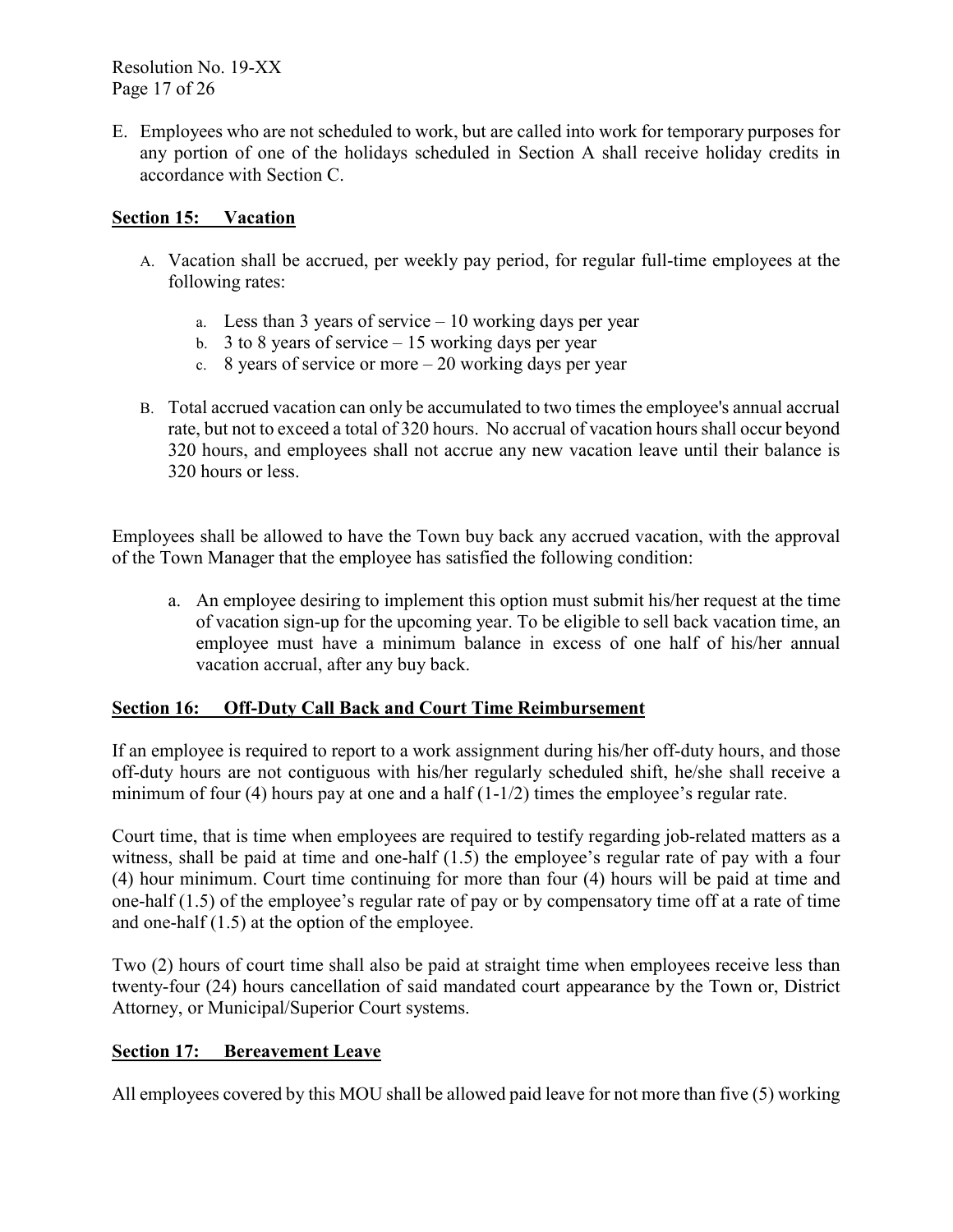Resolution No. 19-XX Page 18 of 26

days when absent because a death has occurred in the immediate family, as defined by and in accordance with the Town's Human Resources Policies & Procedures – Policy #306.

# **Section 18: Overtime Pay**

Overtime shall be paid to an employee at the rate of 1.5 times the employee's regular rate of pay or at the option of the employee, the employee shall receive Compensatory time at the rate of 1.5 times the number of overtime hours worked.

The calculation of overtime shall include all hours in paid status.

Employees shall be eligible for overtime based on the following:

- Sworn employees, who are on a 12 hour work schedule, shall be eligible for overtime or compensatory time for all hours paid in excess of 84 hours in a 14-day work period.
- Sworn employees, who are on a 10 hour work schedule, shall be eligible for overtime or compensatory time for all hours paid in excess of 80 hours in a 14-day work period.
- Non-sworn employees shall be eligible for overtime or compensatory time for all hours for all hours paid in excess of 40 hours in a 7-day work period.

The Town has adopted the 28 day work period under Section 207(k) of the Fair Labor Standards Act (FLSA) for its sworn law enforcement personnel. The exemption is set forth in Section 553.230 of the Code of Federal Regulations.

#### **Section 19: Long-Term Disability**

Effective July 1, 2019 or as soon thereafter as administratively feasible, the Town will provide the PORAC Platinum Short and Long Term Disability Plan to sworn (safety) personnel covered under this Agreement, and the PORAC Platinum Short Term Disability Plan to all miscellaneous (nonsafety) personnel covered under this Agreement. To the extent permitted by law, the Town will pay applicable premiums in a manner that allows employees receiving PORAC plan benefits on a tax-advantaged basis. In the event the Town discovers that the cost of the designated PORAC plans exceeds the cost available to the Town for its previous long term disability insurance benefit, the Town will provide notice to the Association and an opportunity for the Association to either: (a) select an alternative plan that is cost neutral to the Town; (b) elect to pay the cost of any premium in excess of the Town's long term disability plan premium; or (c) enroll in the Town's long term disability plan.

#### **Section 20: Compensatory Time**

As used in this MOU, the term "compensatory time" means paid time off that is earned and accrued by an employee in lieu of immediate cash payment for overtime, and may be taken upon approval of their first line supervisor. An employee's compensatory time accrual shall not exceed 168 hours, and all overtime earned beyond that will be paid as overtime.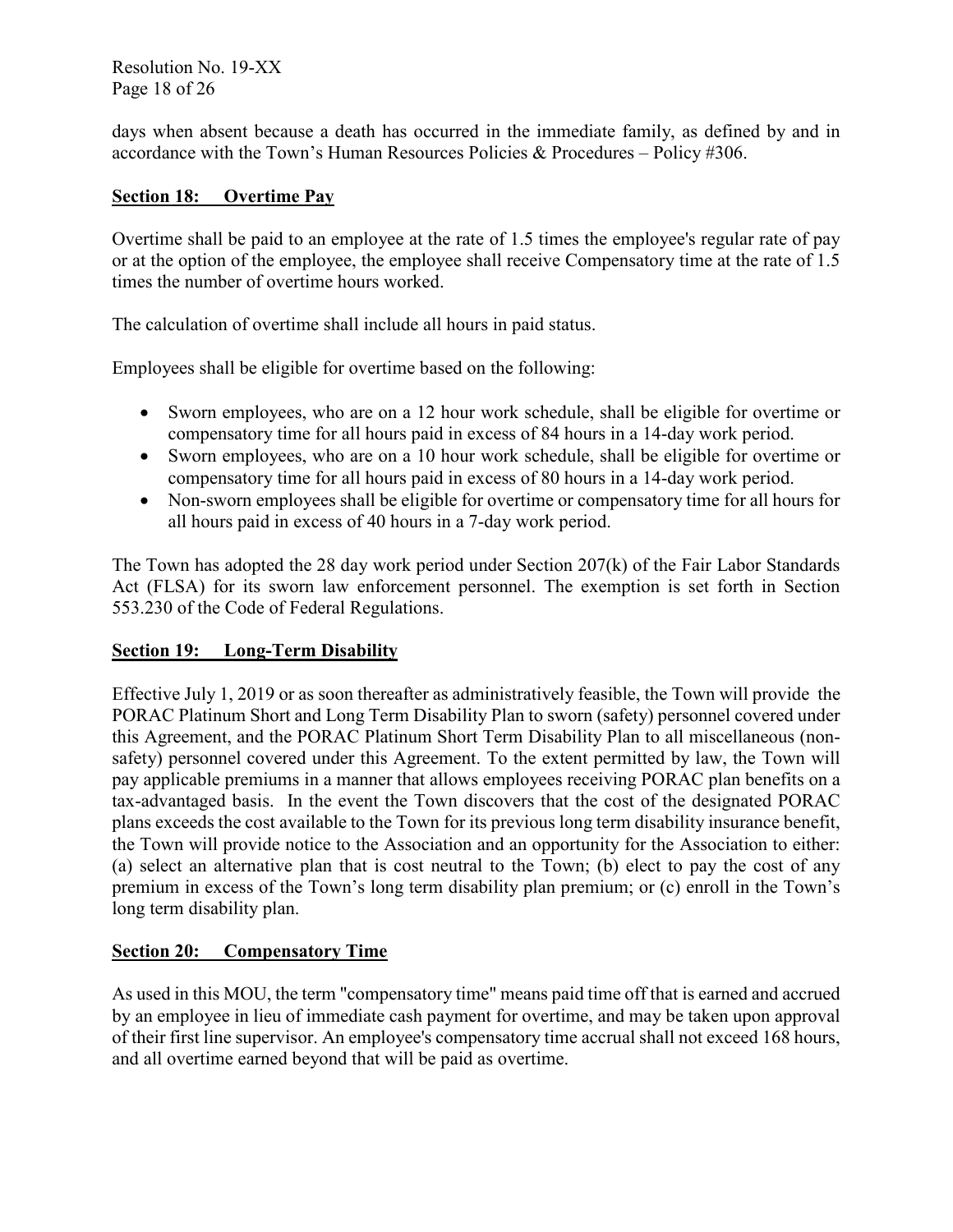# **Section 21: Employee Assistance Program**

The Town shall maintain an Employee Assistance (EAP) program for psychological counseling available for employees and their dependents, with total Town expenditures not to exceed \$3,000 per employee per year for payment of professional psychological counseling fees. Employee family groups are entitled to attend up to six (6) sessions with the Town sponsored counselors during the term of this MOU when he/she/they determine(s) that psychological counseling is needed to ensure continued good mental health. In addition, the Town shall provide a stress awareness seminar for all employees under the Employees Assistance Program during this contract period.

#### **Section 22: Bilingual Pay**

Any employee capable of speaking Spanish, or any language designated by the Town as jobrelated, at a fluency level satisfactory to the Town shall receive \$400.00 per month in additional salary in addition to the base salary. The Town will maintain a standardized testing procedure to ensure fair and consistent standards for determining fluency.

## **Section 23: Educational Reimbursement**

Employees who successfully complete courses approved by the Chief of Police in a job-related area, or an approved degree program may receive up to \$5,000 tuition reimbursement each year, subject to availability of funds in the budget.

Employees receiving tuition reimbursement funds from the Town are required to maintain full employment status with the Town for a period of one year following use of the funds or such funds shall be reimbursed to Town upon separation regardless of whether the separation was voluntary or not.

#### **Section 24: Drug/Alcohol Screening/Testing**

The Town policy regarding Alcohol and Drug Abuse shall apply to both pre-employment applicants and employees covered within this MOU.

#### **Section 25: CalPERS/Social Security Contingency**

If at any time during the life of this MOU, the Town is required by law to make all new or existing employees part of the Social Security System, then all new employees so required will become members of the CalPERS/Social Security Retirement System and shall make such payments into that system as required by law.

#### **Section 26: Physical Fitness Program**

The Town will maintain the Physical Fitness Program negotiated by the parties in accordance with the Department's Wellness Policy (Policy 1031), which is incorporated by reference in this Agreement. The parties agree to meet and confer as needed to ensure that the Department's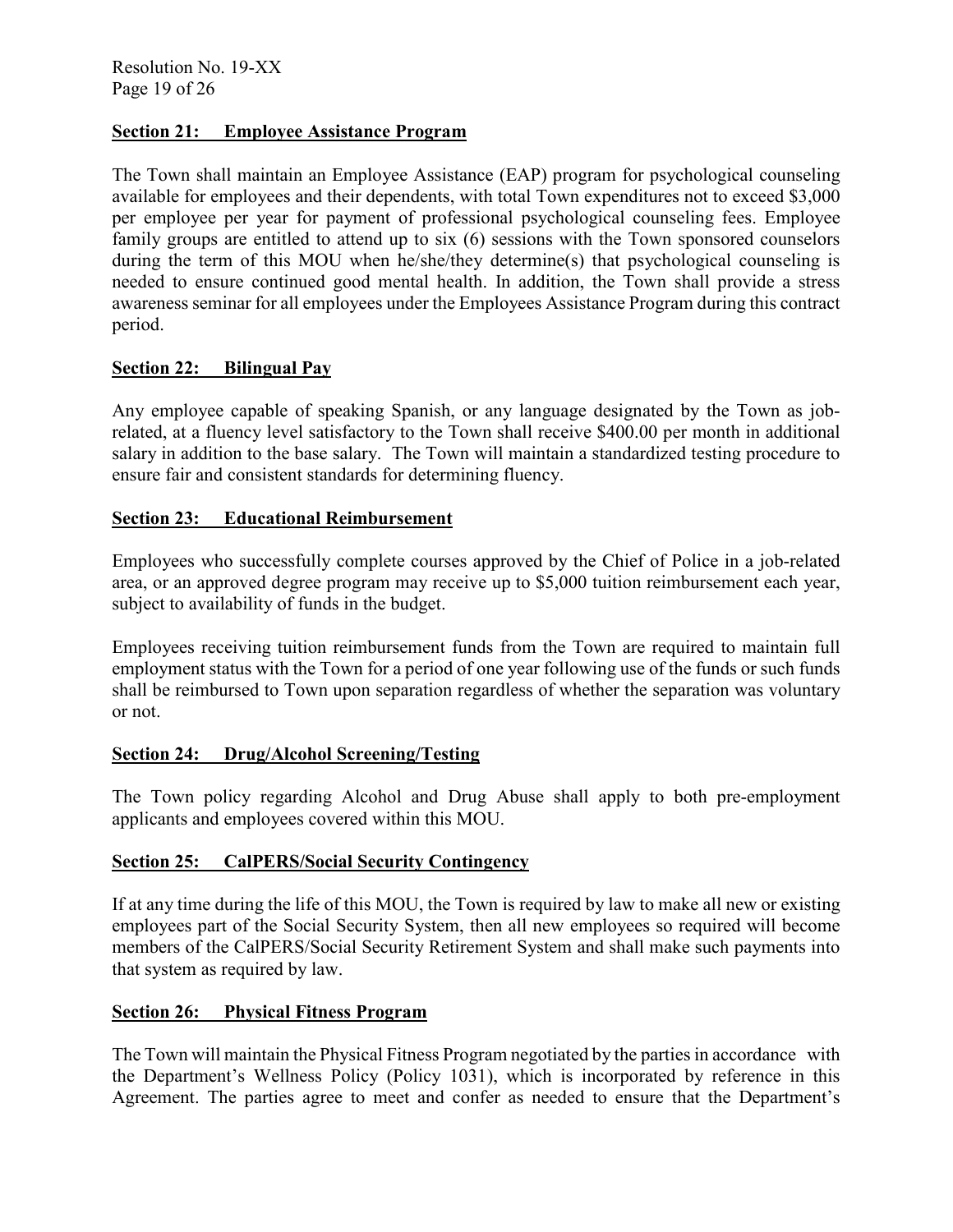Resolution No. 19-XX Page 20 of 26

Wellness Policy complies with all appropriate State and Federal laws and regulations.

# **Section 27: Alternative Scheduling**

# *Sworn Personnel Assigned to Patrol and Motors/Traffic:*

Sworn personnel assigned to patrol or motors/traffic will be assigned a "12 Plan" work schedule based upon twelve (12) hour working day and a twenty-eight (28) day work cycle with a "four-on three-off, three-on four-off" format within each two week period pursuant to the Department's shift rotation policy.

No officer working twelve (12) hour working days shall be permitted to work more than sixteen (16) consecutive hours. The only exception to this condition may be extenuating circumstances due to disasters or other emergencies, which require prolonged working hours for personnel.

All time worked during the regularly scheduled shift will be paid at the employee's regular hourly rate. Time worked in excess of the regularly scheduled shift will be paid at time and one half of the employee's hourly salary. Briefing time will be included as part of the twelve (12) hour shift.

Each officer must have a minimum of eight (8) hours "off-time" between regularly scheduled shifts. The only exception to this condition may be extenuating circumstances due to disaster or other emergencies, which require prolonged working hours for personnel. Court appearances and the like are not part of the regularly scheduled shift.

Issues such as late calls and reports, dispatcher relief, watch coverage, comp-time off, shift exchanges, meal relief and breaks shall be handled at the direction and discretion of the team Sergeant.

This schedule consists of 168 work hours in accordance with 207(k) during each twenty-eight (28) day cycle.

# *Dispatchers/Records Assistants:*

Dispatchers/Records Assistants will be assigned a "12 Plan" work schedule based upon twelve (12) hour working day and a twenty-eight (28) day work cycle with a "four-on three-off, three-on four-off" format within each two week period pursuant to the Department's shift rotation policy. The standard work week for Dispatchers/Records Assistants assigned to twelve (12) hour working days will begin exactly six (6) hours into an employee's last twelve (12) hour shift, which constitutes the employee's four day work week. It is understood that this may cause an individualized work week for those affected employees.

Additionally, the Police Chief may assign the overlap dispatch, which is a special assignment, position to an alternative work schedule. (The special assignment is defined per this MOU)

No dispatcher working a twelve (12) hour working day shall be permitted to work more than sixteen (16) consecutive hours. The only exception to this condition may be extenuating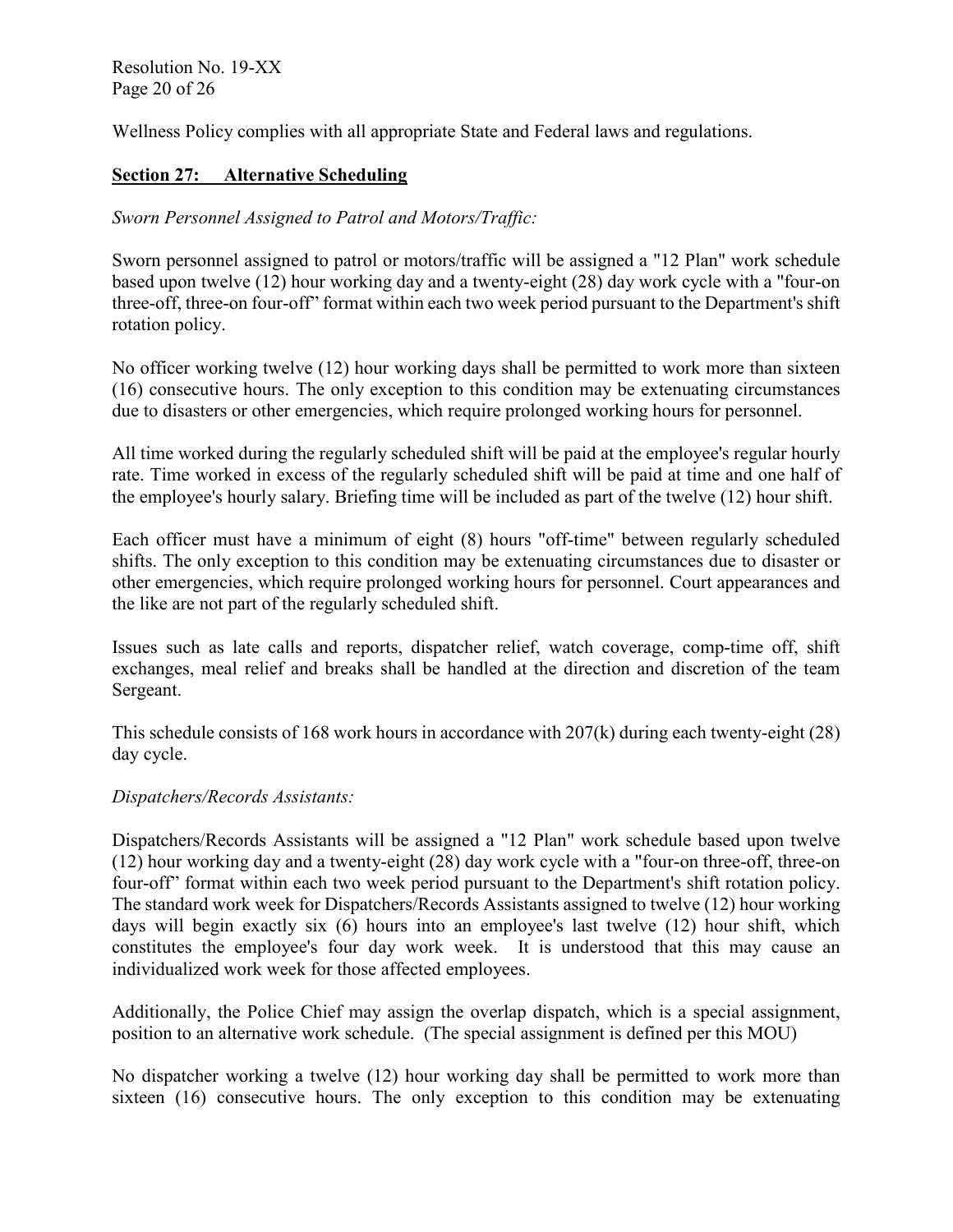Resolution No. 19-XX Page 21 of 26

circumstances due to disasters or other emergencies, which require prolonged working hours for personnel.

The first twelve (12) hours worked during the regularly scheduled shift will be paid at the employee's regular hourly rate, and time worked in excess of twelve (12) hours during the regularly scheduled shift or in excess forty (40) hours in the assigned work week shall be compensated as overtime as set forth in this MOU. Each employee will have an individually assigned regular workweek. Briefing time will be included as part of the twelve (12) hour shift.

Each dispatcher must have a minimum of eight (8) hours "off-time" between regularly scheduled shifts. The only exception to this condition may be extenuating circumstances due to disaster or other emergencies, which require prolonged working hours for personnel.

If dispatch is returned to an eight (8) hour shift schedule during the term of this MOU, the parties shall meet to agree upon a revision of the Dispatcher/Records Assistant salary ranges to maintain employees' gross income under existing twelve (12) hour shift scheduling.

Issues such as late calls and reports, dispatcher relief, watch coverage, comp-time off, shift exchanges, meal relief and breaks shall be handled at the direction and discretion of the team Sergeant.

#### *Detectives/Investigations*

Sworn personnel assigned to detectives/investigations will be assigned a "10.5 Plan" work schedule based upon four consecutive 10.5 hour working day per week with a "four-on three-off" format.

No officer assigned to a 10.5 working day shall be permitted to work more than sixteen (16) consecutive hours. The only exception to this condition may be extenuating circumstances due to disasters or other emergencies, which require prolonged working hours for personnel.

All time worked during the regularly scheduled shift will be paid at the employee's regular hourly rate. Time worked in excess of the regularly scheduled shift will be paid at time and one half of the employee's hourly salary. Briefing time will be included as part of the 10.5 hour working day.

Each officer must have a minimum of eight (8) hours "off-time" between regularly scheduled shifts. The only exception to this condition may be extenuating circumstances due to disaster or other emergencies, which require prolonged working hours for personnel. Court appearances and the like are not part of the regularly scheduled shift.

Issues such as late calls and reports, dispatcher relief, watch coverage, comp-time off, shift exchanges, meal relief and breaks shall be handled at the direction and discretion of the team Sergeant.

This schedule consists of 168 work hours in accordance with 207(k) during each twenty-eight (28) day cycle.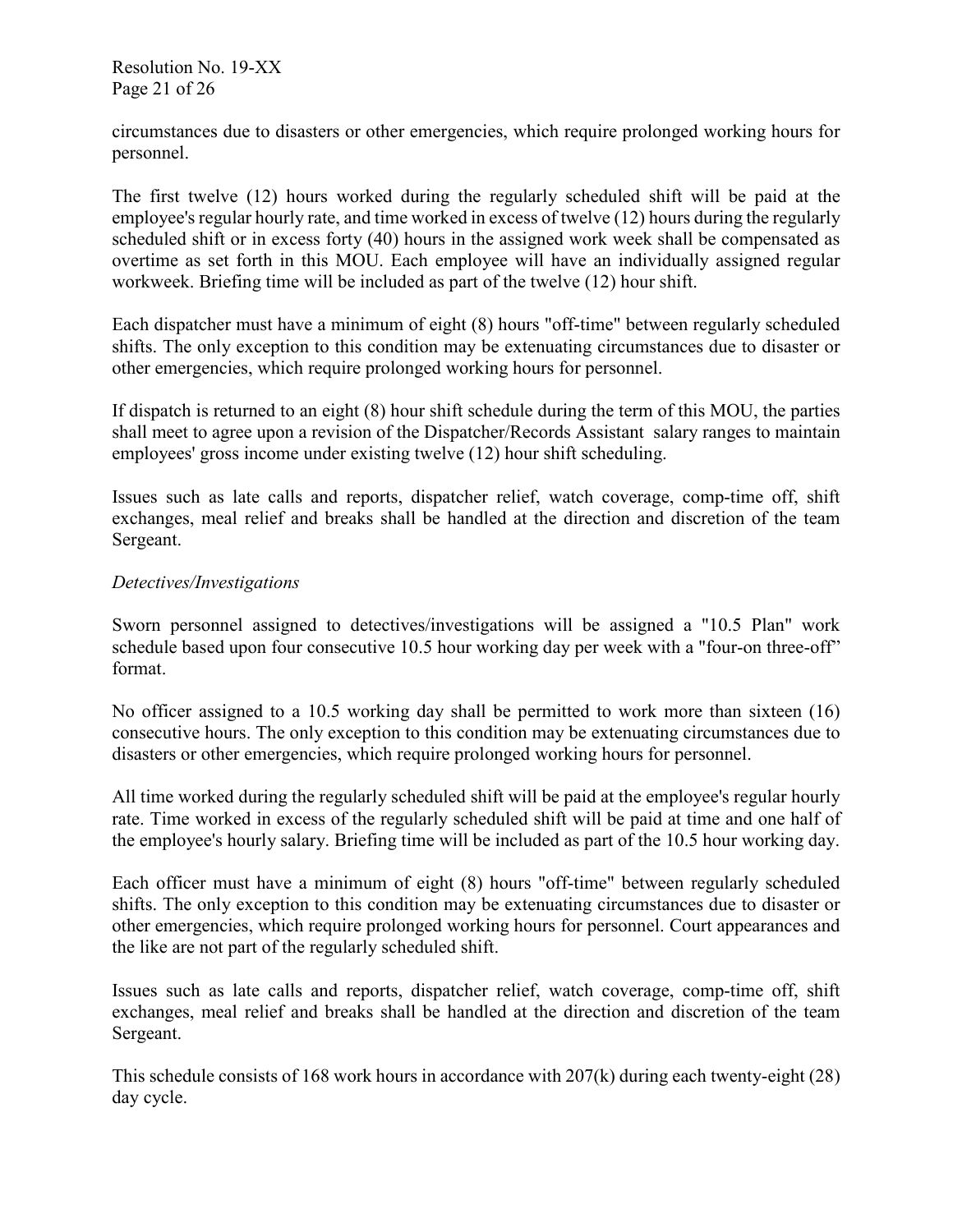# *Support Services Coordinator/Dispatcher and Code Enforcement Officers*

Employees in the classifications of Support Services Coordinator/Dispatcher and Code Enforcement Officers will be assigned a "10.5 Plan" work schedule based upon four consecutive 10.5 hour working days per week with a "four-on three-off" format.

No Support Services Coordinator/Dispatcher or Code Enforcement Officer assigned to a 10.5 hour working day shall be permitted to work more than sixteen (16) consecutive hours. The only exception to this condition may be extenuating circumstances due to disasters or other emergencies, which require prolonged working hours for personnel.

The first 10.5 hours worked during the regularly scheduled shift will be paid at the employee's regular hourly rate, and time worked in excess of 10.5 hours during the regularly scheduled shift or in excess forty (40) hours in the assigned work week shall be compensated as overtime as set forth in this MOU. Briefing time will be included as part of the 10.5 hour shift.

Each Support Services Coordinator/Dispatcher and Code Enforcement Officer must have a minimum of eight (8) hours "off-time" between regularly scheduled shifts. The only exception to this condition may be extenuating circumstances due to disaster or other emergencies, which require prolonged working hours for personnel.

Issues such as late calls and reports, relief, watch coverage, comp-time off, shift exchanges, meal relief and breaks shall be handled at the direction and discretion of the team Sergeant.

#### *Schedule Implementation:*

Regularly scheduled shift changes will occur on the first day of the first pay period of January, May, and September.

Barring an emergency, any change to shift scheduling will be subject to meet and confer. As described in *Sonoma County Organization of Public/Private Employees, Local 707, et al. v. County of Sonoma* (1991) 1 Cal.App.4th 267, 277), an "emergency" is recognized as "an unforeseen situation calling for immediate action" due to "an imminent and substantial threat to public health or safety" such that there is "a substantial likelihood that serious harm will be experienced…unless immediate action is taken."

## **Section 28: Field Training Officer (FTO) and Communications Training Dispatcher (CTD) Pay**

An employee, when qualified as an FTO or a CTD, and when assigned by the Police Chief or his/her designee as such, shall receive FTO/CTD pay in addition to regular pay in an amount equal to 5% of the employee's base salary for each hour of training the employee is so assigned.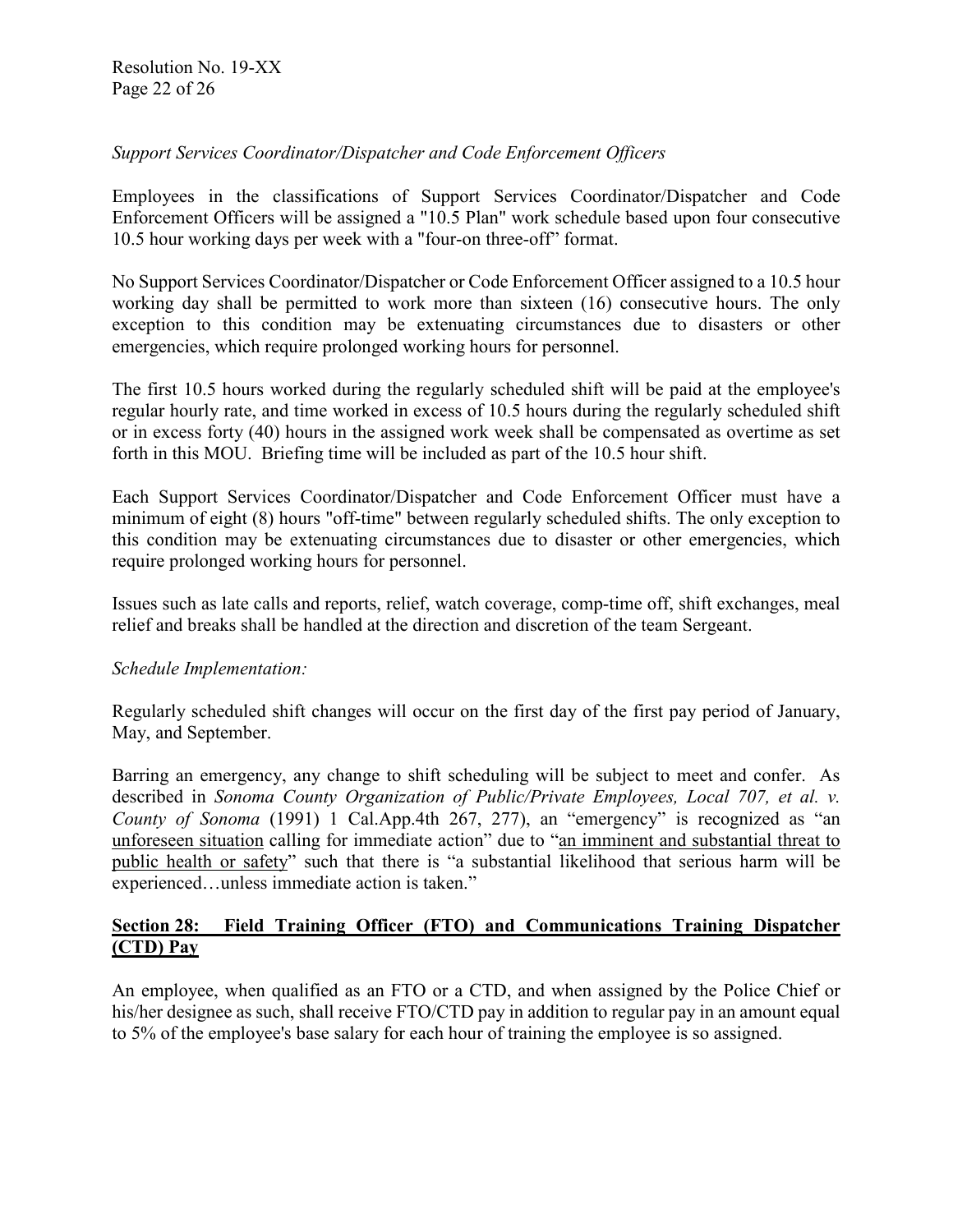## **Section 29: Assignment Pay**

- A. An employee when qualified and assigned by the Chief of Police or his/her designated representative to act in the capacity of School Resource Officer, Motorcycle Officer, or any similar assignment designated by the Chief and approved by the Town Manager shall receive additional assignment pay in an amount equal to 5% of the employee's base salary for each full shift the employee is so assigned. In the event that grant funding for any of these special assignments is reduced or discontinued, in its discretion, the Town may eliminate such assignment and the corresponding assignment pay without any need to meet and confer over the discontinuance of such assignment.
- B. Employees in sworn police classifications assigned to work as detectives shall receive a 5% increase in their normal step rate for such assignment. Officers are assigned as detectives at the discretion of the Chief of Police. Employees may be returned to their original assignments at any time at the discretion of the Chief of Police and such return shall not be considered "punitive action" nor subject to any appeal, nor subject to any requirement to meet and confer regarding such reassignment.
- C. Employees in sworn police classifications assigned to work as K-9 officers shall receive a 5% increase in their normal step rate during such assignment. Officers are assigned as K-9 officers at the discretion of the Chief of Police. Employees may be returned to their original assignments at any time at the discretion of the Chief of Police and such return shall not be considered "punitive action" nor subject to any appeal not subject to any requirement to meet and confer regarding such reassignment.

Employees in sworn police classifications assigned to work as K-9 officers shall be compensated for off-duty K-9 care as follows: The Town and the Association agree that the amount of off-duty compensable working time attributable to all ordinary aspects of canine care (including without limitation, handling, caring, feeding, exercising, grooming, kennel cleaning, cleaning of Town vehicles, and ordinary transport to a veterinarian) by employees assigned to K-9 duty is approximately 20 minutes per day, and that K-9 officers will be paid at the overtime rate of pay for all such time (i.e., 2 hours and 20 minutes per week). K-9 officers will be provided a take-home vehicle for transportation of the K-9 to and from work.

This MOU is made pursuant Fair Labor Standards Act regulation 29 CFR § 785.23. If and when an employee assigned to K-9 duty performs any extraordinary work involving the animal, the employee shall report such work immediately to the Chief of Police in writing and in no event less than 24 hours after completing such work, and where approved, employee shall be paid for such time expended as if worked. "Extraordinary work" includes, but is not limited to, unanticipated trips for emergency veterinarian care and any work which causes a substantial increase in work time beyond the agreed-upon hours necessary for routine care as identified above.

#### **Section 30: Jury Duty**

An employee required to report for jury duty shall be granted a leave of absence consistent with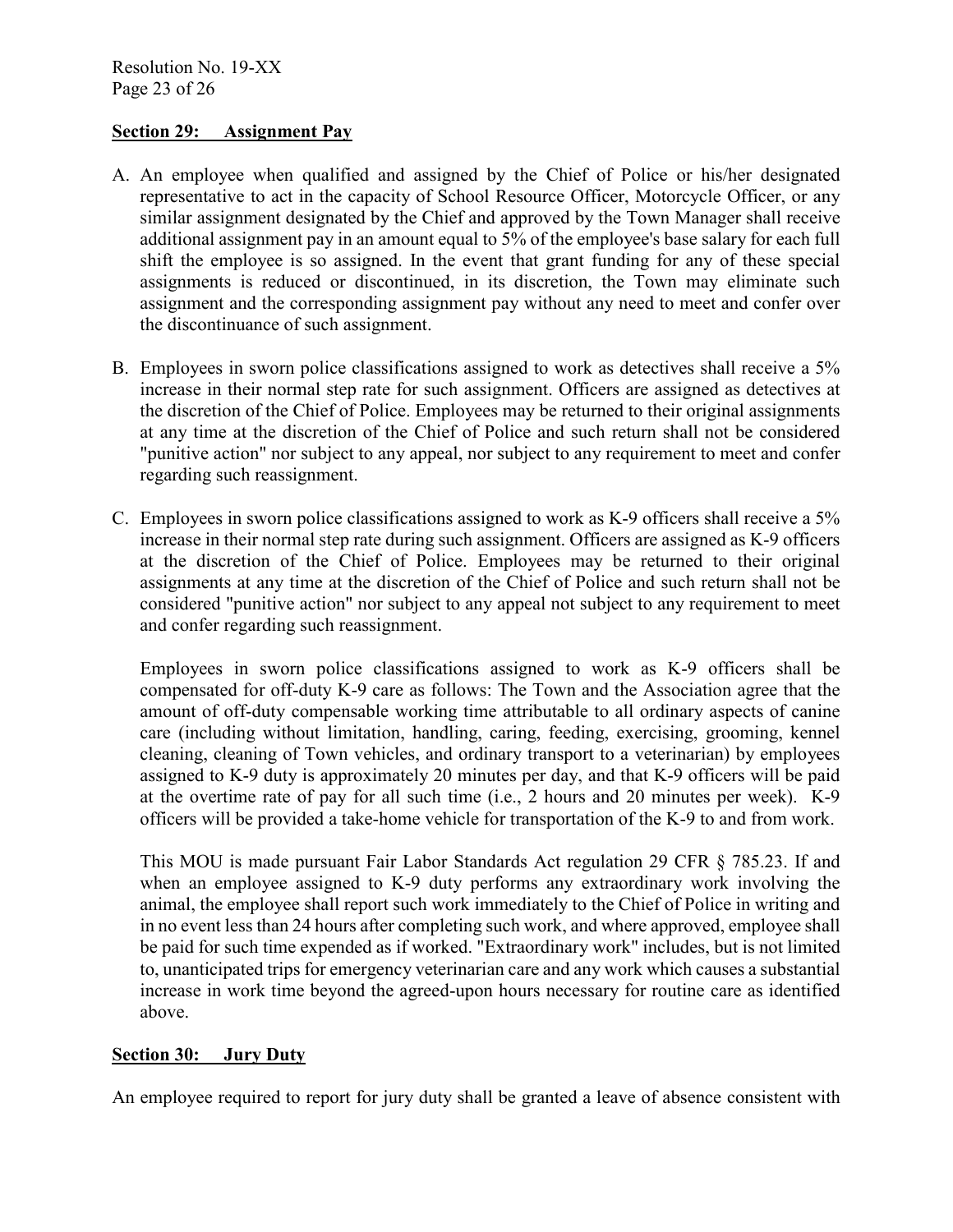Resolution No. 19-XX Page 24 of 26

the Town's Administrative Policy Manual.

# **Section 31: Employee Referral Program**

Current employees are eligible to receive an award of compensatory time off for referring a successful candidate for positions within the Association. The referring employee receives twelve (12) hours compensatory time off when the new officer completes field training and another twelve (12) hours compensatory time off when the new officer completes probation.

It is the responsibility of the employee to request the compensatory time under the referral program at each interval mentioned above. A form will be available.

## **ARTICLE VI NON-DISCRIMINATION**

The Association and the Town hereby agree that there shall be no discrimination because of race, color, age, disability, sex, sexual orientation, national origin, political or religious affiliation, or any other protected classification as provided by applicable local, state or federal law. There shall be no discrimination in employment conditions or treatment of employees on the basis of membership or non-membership in the Association, or participation in the lawful activities of the Association.

## **ARTICLE VII GRIEVANCE PROCEDURE**

# **Section 1: Definitions**

A "grievance" is a claimed violation, misinterpretation, inequitable application or non-compliance with any provision of this MOU, including disputes regarding working conditions and terms, but not regarding any imposition of discipline pursuant to this MOU or exercise of any enumerated management right.

A "grievant" is an employee or a group of employees that are members of the APOA.

# **Section 2. Informal Grievance Procedure**

As soon as possible, but no more than ten (10) calendar days after occurrence of an event giving rise to a grievance, the grievant shall present the grievance informally to the supervisor of the involved employee or employees, except if the grievance involves the supervisor, it shall be submitted to the Department Commander. The grievant and the supervisor have a mutual responsibility to resolve the matter at the lowest possible level.

If the grievance is not resolved through supervisor discussions, the grievance shall be presented to the Department Commander who shall review the matter and respond in writing to the grievant as to the Lieutenant's recommended disposition of the matter. If the initial grievance was filed with the Lieutenant, the matter shall be submitted to the Chief of Police for review and written response.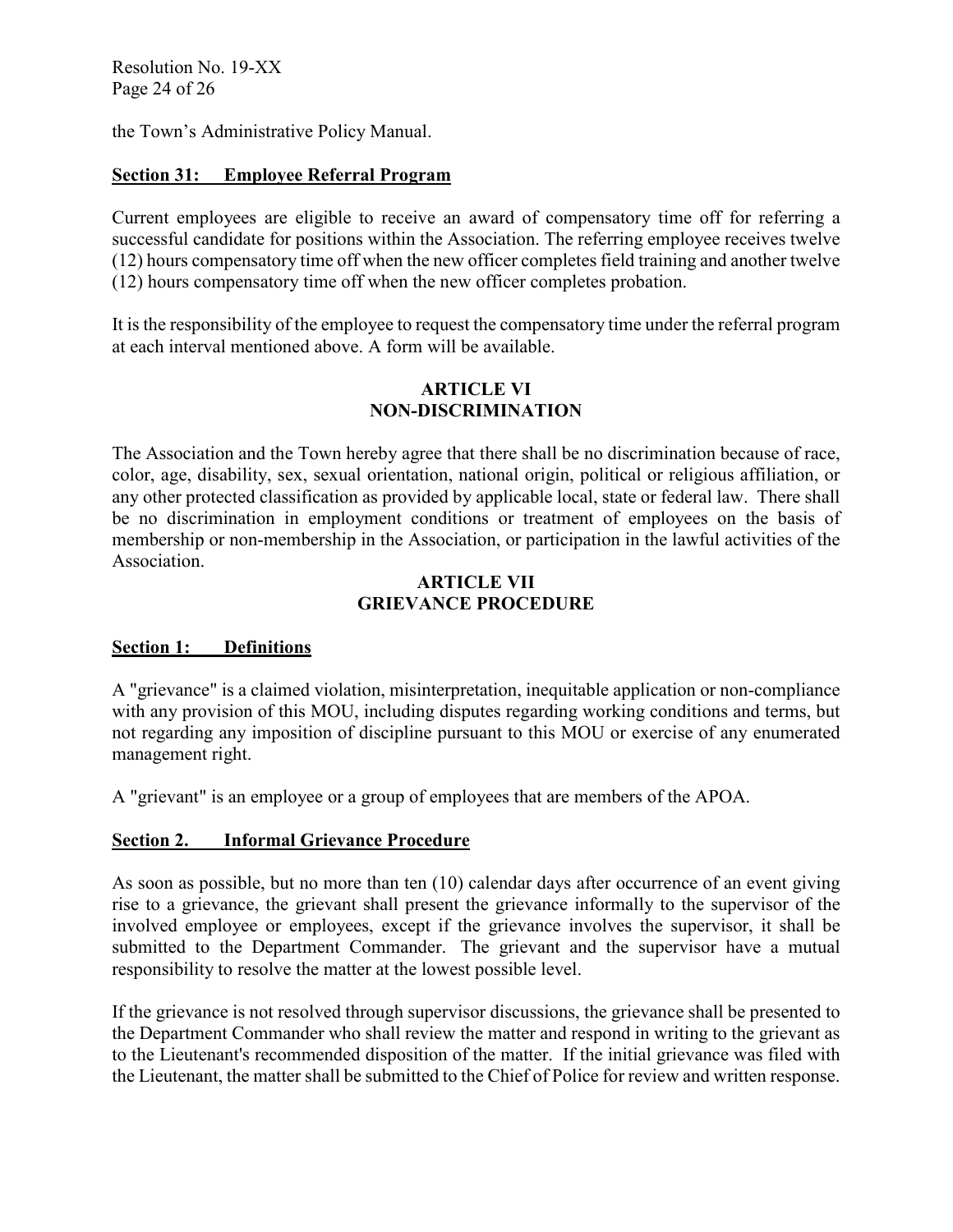Resolution No. 19-XX Page 25 of 26

These informal steps shall be utilized and exhausted prior to filing of a formal grievance.

# **Section 3: Formal Grievance Procedure**

If the grievant feels the issue was not satisfactorily resolved by the informal grievance procedure, a formal grievance may be filed within ten (10) calendar days from the receipt of the written informal decision. A formal grievance shall be initiated by submitting a form provided by the Department to the Chief of Police including a clear statement of the nature of the grievance, citing applicable language in the MOU in question and outlining the proposed solution of grievant.

**Step 1.** Within ten (10) calendar days after receipt of the formal grievance form, the Chief of Police shall investigate the grievance, confer with the grievant and attempt to resolve the issue. The Chief shall, after considering all pertinent information, make a proposed written determination.

**Step 2.** If the grievant remains dissatisfied with the proposed determination of the Chief of Police, the grievant may within ten (10) calendar days request the matter be submitted to the City Manager for review and determination. Such request shall be in writing on a form provided by the Department to the City Clerk.

**Step 3.** Within ten (10) calendar days after receipt of the written request, the City Manager shall investigate the grievance, confer with the grievant and other persons involved to the extent deemed necessary, and render a written decision.

The decision of the City Manager shall be final and binding.

# **Section 4: Discipline**

The Town shall follow the principles of corrective progressive discipline as outlined in Police Department Lexipol policies and the Town's Human Resources Policies and Procedures – Policy #204, and in accordance with the Public Safety Officers Procedural Bill of Rights (Government) Code Sections 3300 et seq.).

## **ARTICLE VIII DAY FOR A DAY**

Employees will not be compelled to use his/her time off to make up the difference between a regular work shift and a training day or holiday. Specifically, in recognition of the cost attributable to employee travel time, those employees assigned to an alternative work schedule under Section 27 will be credited with working a full shift for all training days scheduled to last at least eight (8) hours that occur on the employee's regularly scheduled work days. Further, employees directed to take a regularly scheduled shift off duty in observance of a holiday shall be credited with working a full shift.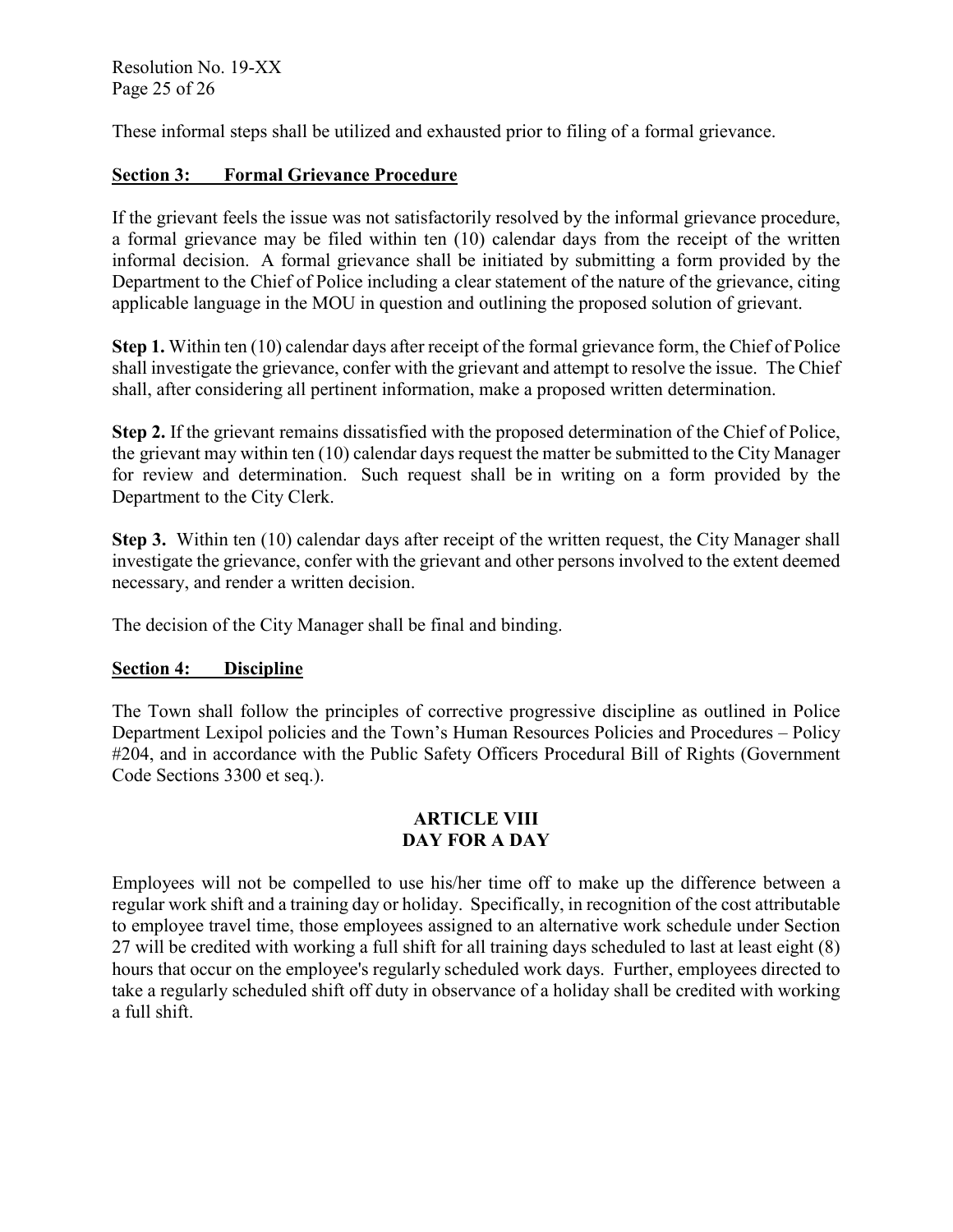# **ARTICLE IX LEAVES OF ABSENCE**

The Chief of Police, or his/her designee, may grant an employee a leave of absence without pay or benefits, pursuant to the Town's Human Resources Policies & Procedures.

# **ARTICLE X LAYOFF AND RECALL**

Although not limited to the following, layoffs shall ordinarily be for lack of work and/or lack of funds. In the event of layoffs," the Town shall provide laid off employees a written explanation of reasonable purpose for said layoff. If it is determined that layoffs are necessary, employees shall be laid off in the following order:

- A. Temporary employees, seasonal employees, provisional employees of less than one year. Reserve Officers are not included in this description.
- B. Part-time employees, who are defined as employees hired to work less than twenty (20) hours per week. Reserve Officers are not included in this description.
- C. Probationary employees; and
- D. Permanent full-time employees. When layoffs are determined, the order of layoffs shall be by seniority within classification. When seniority by classification is identical for two employees, seniority within the department shall determine senior employee. Those with the least time in classification/department shall be laid off first. An employee in a higher classification may take a position in a lower classification, i.e., Sergeant to Police Officer. Time in the higher classification shall count toward seniority in the lower classification.
- E. Non-sworn positions are considered to be a separate classification not lower than Police Officer.

Employees who are laid off shall be placed on a recall list for a period of one year. If there is a recall, employees who are still on tile recall list shall be recalled in the inverse order of their layoff, provided they are presently qualified to perform the work in the job classification to which they are recalled without further training.

If an employee is recalled to a position in a lower paid job classification, he/she shall have the right to return to the job classification he/she held prior· to being laid off in the event it subsequently becomes available, providing he/she continues to meet all qualifications for that position. If an employee is recalled to a lower rated job classification, the employee shall have the right to refuse recall and remain on the recall list. The Town shall not hire new employees in covered positions as long as there are still employees on the recall list who are presently qualified to perform the work in the affected job classification and are willing to be recalled to said classification.

Employees who are eligible for recall shall be given fourteen (14) calendar days notice of recall. Such notice shall be sent to the employee by certified mail with a copy to the Association, to the address listed on the recall list. Employee must notify the Town in writing of his/her intention to return to work within three (3) working days after receipt of notice of recall. The Town shall be deemed to have fulfilled its obligations by mailing the recall notice by certified mail, return receipt,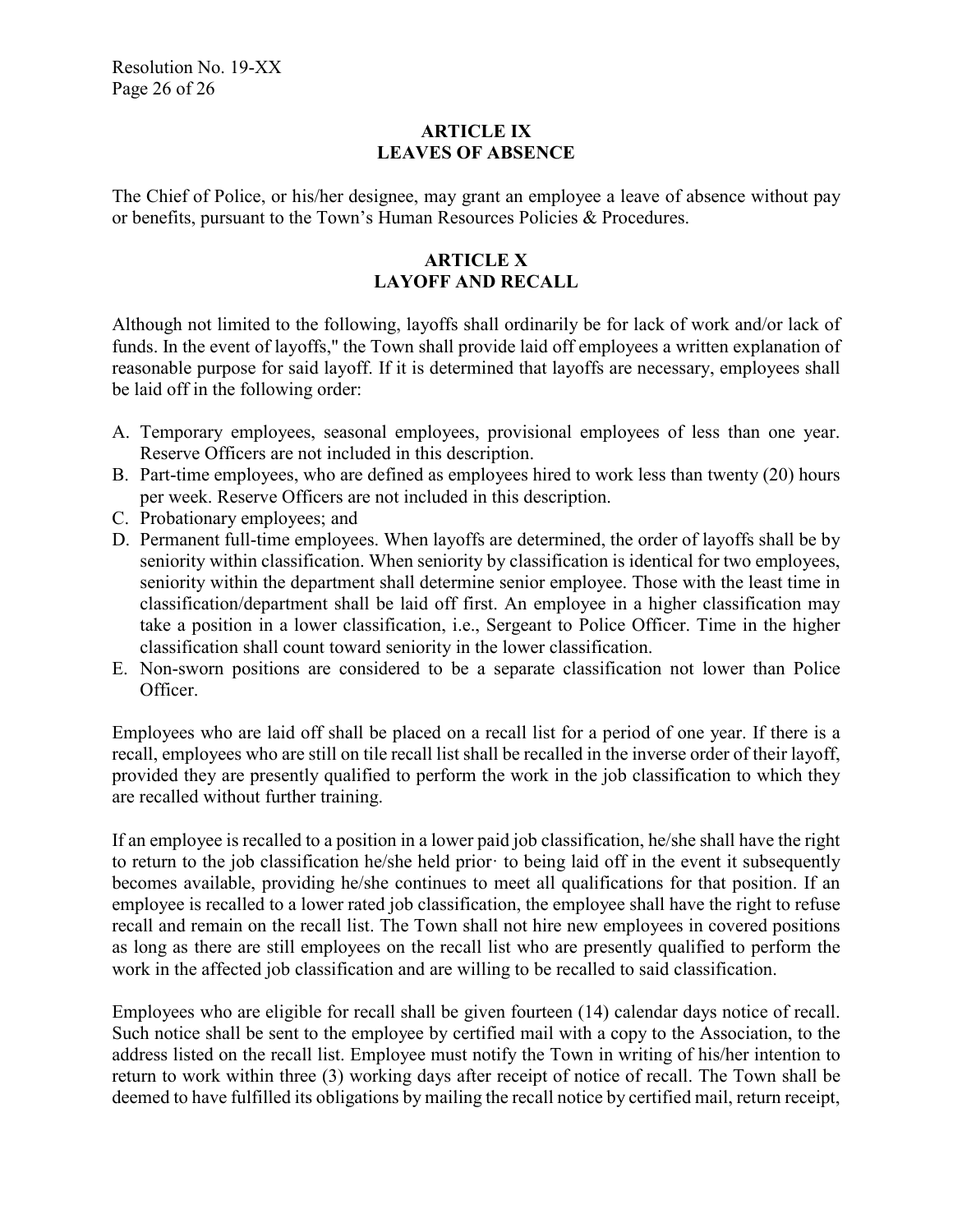Resolution No. 19-XX Page 27 of 26

to the mailing address provided by the employee, it being the sole obligation and responsibility of the employee to provide the Town Manager with his/her latest mailing address.

Each employee who receives notice of layoff will be required to take a medical examination provided by the Town before he can be included on a recall eligibility list. This exam will determine ability to perform those tasks described within the police manual.

If recall occurs after a three-month (3) period, an additional medical examination will be required following applicable procedures set forth within the Town's Administrative Policy Manual or this MOU.

Length of service as pertaining to this section shall be determined by computing total continuous service starting from the first day of service in classifications covered by the MOU.

## **ARTICLE XI MEDICAL PHYSICAL EXAMINATION OF EMPLOYEES**

## **Section 1: Examinations**

The Town requires a physical examination of each employee prior to being hired by the Police Department. In addition, where an employee has demonstrated objective signs or symptoms that reasonably suggest that s/he may be unable to meet the demands of the job, s/he may be required to undergo physical examination(s) during employment with the Town as requested by the Chief of Police to determine fitness for duty. The following procedures shall be followed with respect to all such medical examinations:

The physical examination will be conducted by the department's specified physician at the Town's expense.

The physician conducting the examination shall furnish to the Town of Atherton a fitness for duty report, including any functional limitations of the employee based on job descriptions and requirements provided to the physician. No medical information beyond the physician's fitness for duty report, including any functional limitations, shall be provided to the Town unless the officer has executed a voluntary written authorization for release of such records.

## **Section 2: Failure of Examination**

Any employee who fails to pass a physical exam may, at their option, have a review of that determination in the following manner:

The employee may employ a qualified medical examiner acceptable to the Town and at employee's own expense for the purpose of producing a physical examination for the same purpose as the physical examination made by the physician employed by the Town. The qualified medical examiner shall provide the Town with a completed P.O.S.T. Form 3253 (Medical Examination Report), and also furnish to the Town a fitness for duty report, including any functional limitations of the employee. No medical information shall be provided to the Town unless the employee has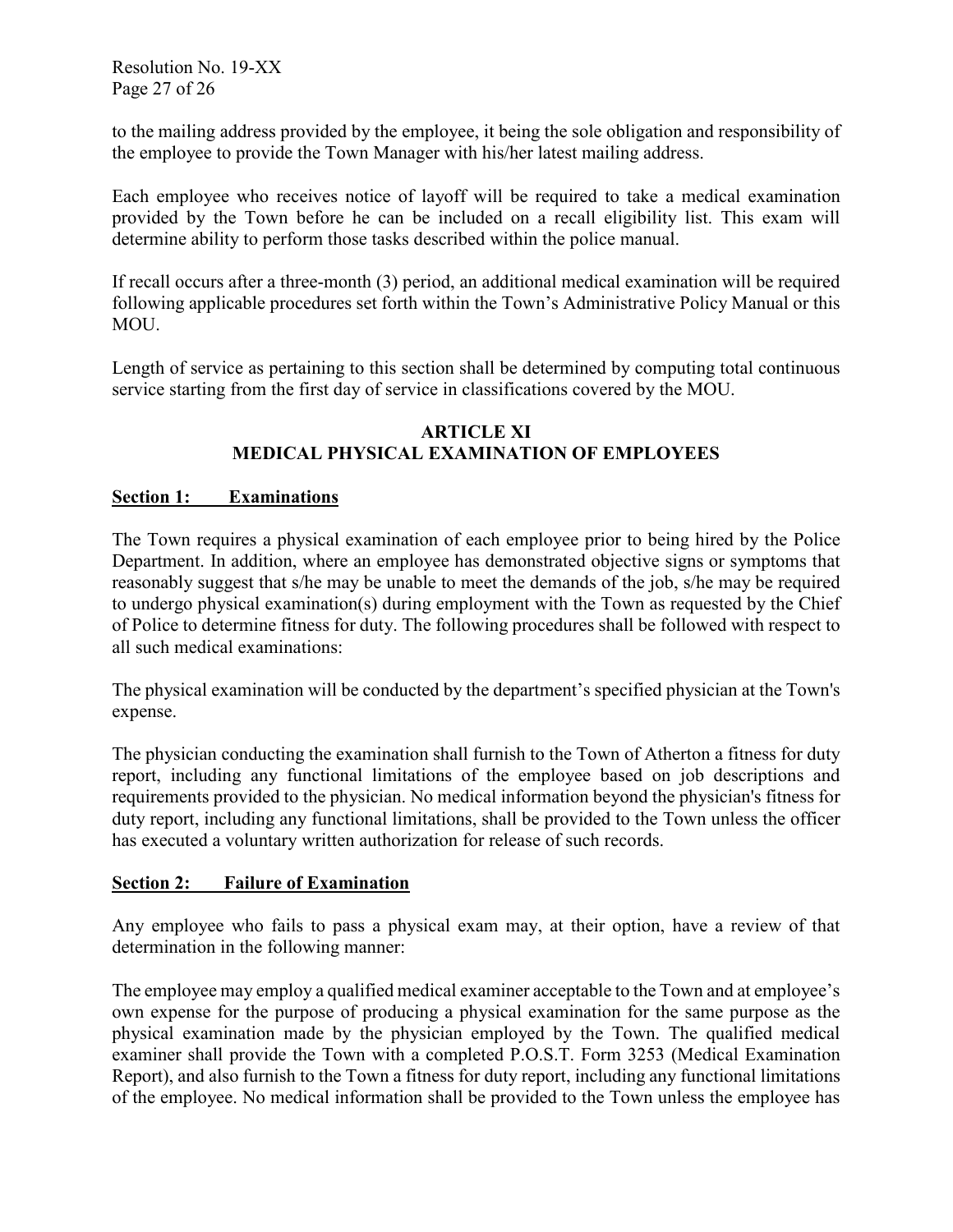Resolution No. 19-XX Page 28 of 26

executed a voluntary written authorization for release of the records. In the event that such findings verify the findings of the physician employed by the Town, no further review of the case shall be afforded.

In the event that the findings of the qualified medical examiner chosen by the employee shall disagree in any significant respect with the finding of the physician employed by the Town, the Town will, at the request of the employee, ask that the two physicians agree upon and appoint a third qualified and disinterested medical examiner, preferably a specialist, for the purpose of making a further physical examination of the officer.

The disinterested medical examiner shall then make a further medical examination of the employee in question and the case shall be resolved on the bases of that physician's written findings.

The expense of employing the disinterested medical examiner shall be borne by the Town in the event that the findings of that physician concur substantially with the findings of the medical examiner employed by the employee, and shall be borne by the employee in the event that the findings of the disinterested medical examiner concur substantially with the findings of the medical examiner of the Town. Copies of the disinterested medical examiner's report shall be furnished to the Town and to the employee.

In the event that medical examiner employed by the employee or the disinterested medical examiner concurs with the findings of the medical examiner employed by the Town, the officer shall be immediately placed on a forced leave of absence if the findings indicate that the employee may become fit for duty within the next 12 months. Such leave of absence may be subject to the Labor Code Section 4850 in the case of sworn employees, or other applicable state or federal laws. However, should an employee be released from their employment for any medical or medicalrelated reason payoff unfitness for duty, the Town agrees that COBRA benefits shall be afforded employee. The employee shall have the right to first use up accumulated sick leave and vacation, if any.

Medical examinations shall be scheduled with the interest of the employee and employer in mind. The employee's hours of sleep and days off will be considered in this scheduling. Where the employee, due to shift timing must take the physical examination of on their own time, they will be compensated in accordance with overtime rules as stated elsewhere in the MOU.

# **ARTICLE XII SAFETY EQUIPMENT**

The Town shall provide the following Safety Equipment:

- Riot Baton with rubber grommet.
- Helmet with tilt-up face shield.
- Soft Body Armor
- Taser and Holder
- Pepper Spray and Holder.
- ASP Collapsible Baton and Holder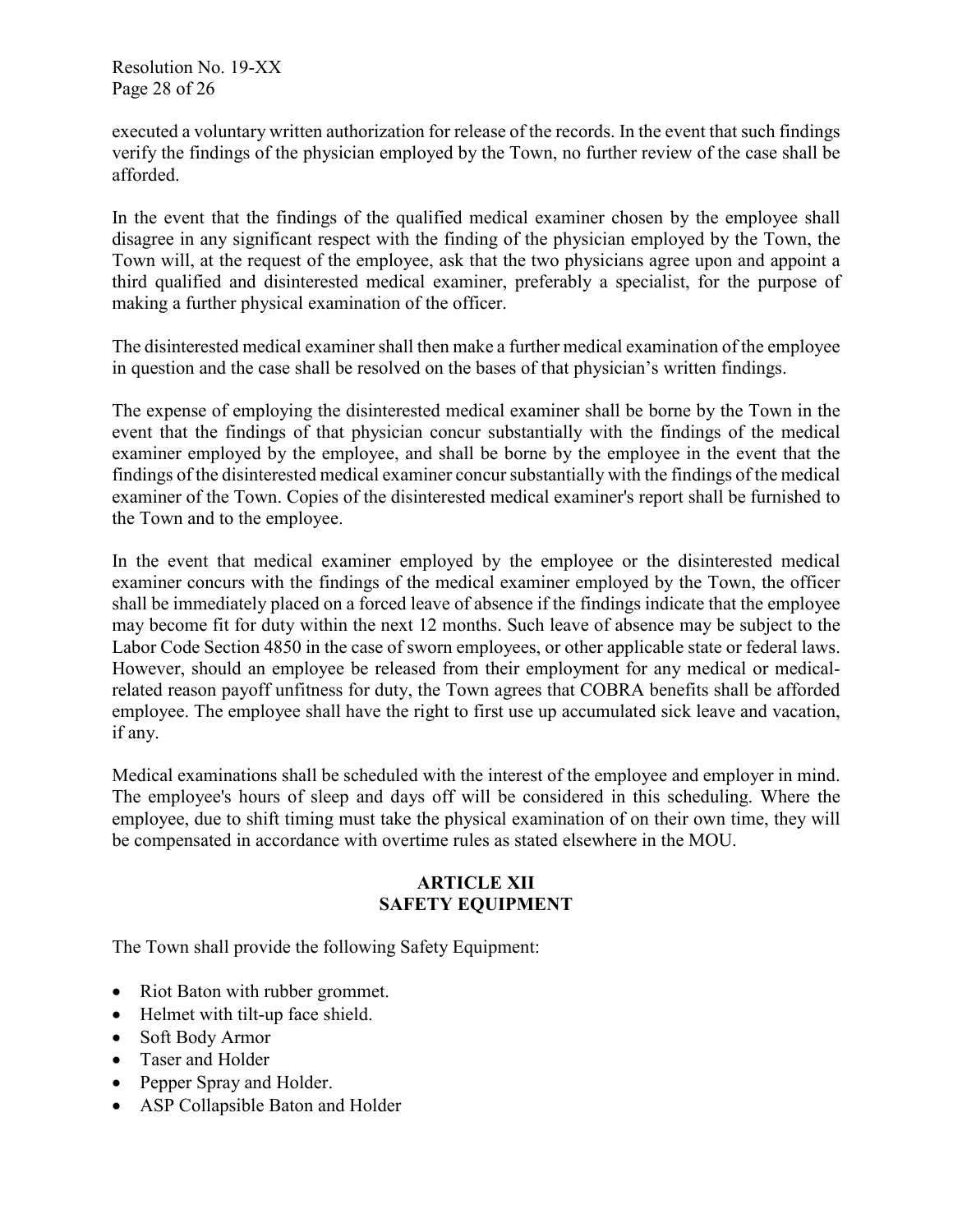Resolution No. 19-XX Page 29 of 26

- Duty Holster
- Firearm with three magazines
- Rain coats and pants; hat covers.
- Flashlight

The Town shall repair or replace safety equipment items damaged in the line of duty. In the event of damages to safety items that are a direct result of the negligence or intentional misconduct of the employee, the employee may be subject to disciplinary action. In the event of a determination of gross negligence or willful misconduct, disciplinary action may include a requirement to reimburse the Town for damages.

## **ARTICLE XIII AMERICANS WITH DISABILITIES ACT**

The Association and Town agree that the provisions of this MOU shall be interpreted and applied by both parties in a manner consistent with the Americans with Disabilities Act.

#### **ARTICLE XIV SEVERABILITY**

Notwithstanding any other provision in the MOU to the contrary, in the event any article, or subsection thereof, of this MOU shall be declared invalid by any court of competent jurisdiction, or by any applicable state or federal law or regulation, or should a decision by any court of competent jurisdiction, or any applicable state or federal law or regulation diminish the benefits provided by this MOU, or impose additional obligations on the Town, the parties shall meet and confer on the article or subsections thereof affected. In such event, all other provisions of this MOU not affected shall continue in full force and effect.

## **ARTICLE XV FULL UNDERSTANDING, MODIFICATION AND WAIVER**

- A. This MOU sets forth the full and entire understanding of the parties regarding the matters set forth herein, and any and all prior or existing Memoranda of Understanding, Understandings, and Agreements, regarding the matters set forth herein, whether formal or informal are hereby superseded and terminated in their entirety.
- B. It is the intent of the parties that Ordinances, Resolutions, Rules and Regulations enacted pursuant to this MOU be administered and observed in good faith.
- C. During the term of this MOU, the parties, voluntarily and unqualifiedly agree to waive the obligation to negotiate with respect to any practice, subject or matter not specifically referred to or covered in this Agreement. However, nothing shall preclude the parties from meeting and conferring at the request of either party pertaining to matters related to the scope of representation of the Association.
- D. To the extent that any of the provisions of the MOU will have any retroactive effect upon final